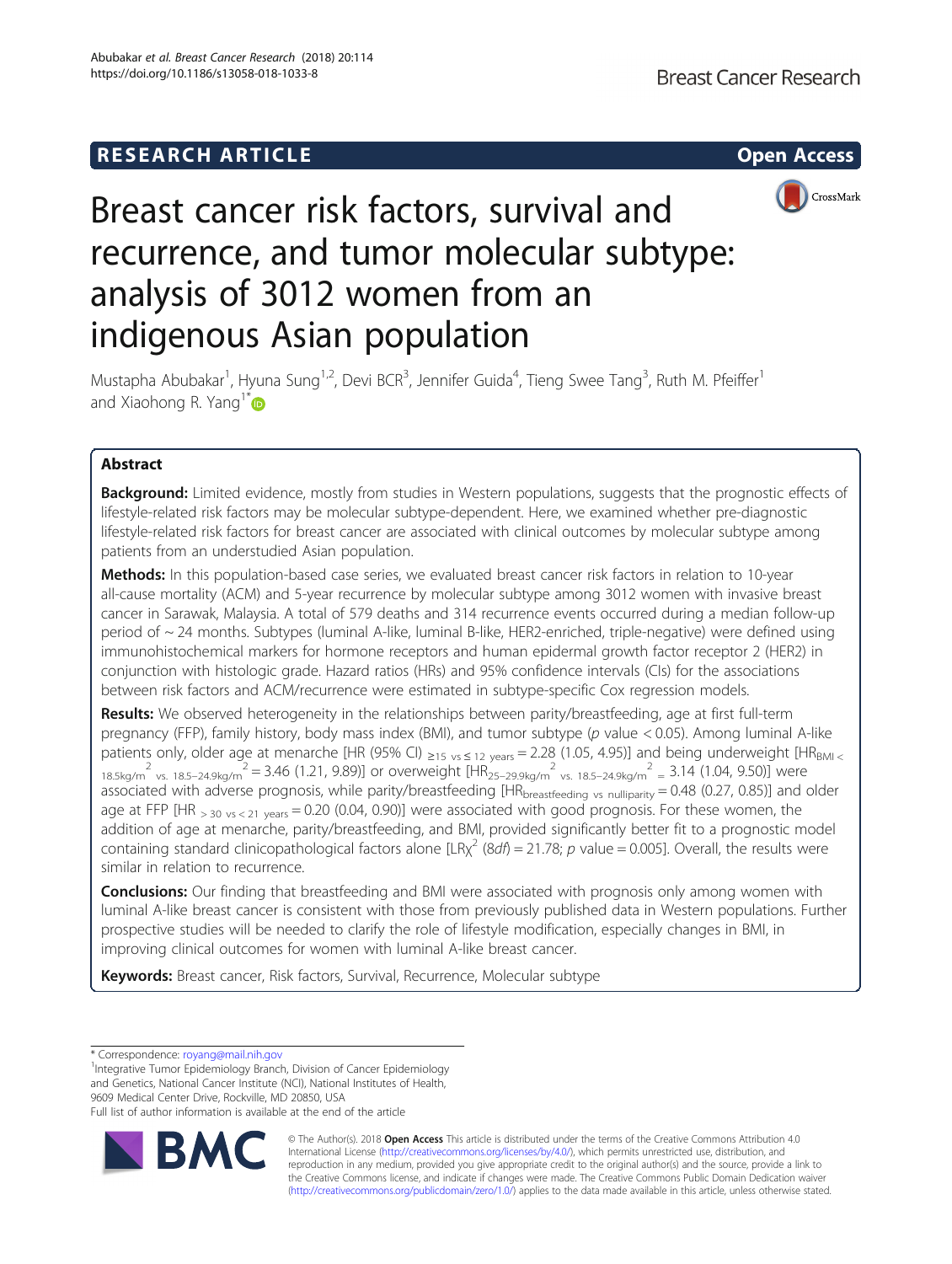# Background

In addition to impacting incidence, lifestyle and environmental risk factors for breast cancer may influence disease progression. Several studies have previously evaluated this question, with mixed results. While some studies have documented older age at menarche [\[1](#page-12-0)–[3](#page-12-0)], early age at first full-term pregnancy (FFP) [[4,](#page-12-0) [5](#page-12-0)] and nulliparity [\[6,](#page-12-0) [7](#page-12-0)] to be associated with adverse prognosis in breast cancer patients, others have reported better prognosis in relation to these risk factors [[8](#page-12-0)–[12](#page-12-0)]. Discrepancies in reported associations may be explained by differences in study populations, risk factor distributions, and potential confounders, but could also be due to heterogeneity inherent in breast cancer.

Findings from expression profiling studies have been used to classify breast cancers into intrinsic subtypes (i.e. luminal A, luminal B, human epidermal growth factor receptor 2 (HER2)-enriched, basal-like, and normal-like subtypes), which were associated with different prognoses [[13\]](#page-12-0) and can be corroborated by immunohistochemical (IHC) markers for hormone receptors (i.e. estrogen receptor (ER), progesterone receptor [PR]) and HER2. Recently, proxies of the extent of tumor proliferation have been endorsed to refine subgroups that recapitulate the intrinsic subtypes more accurately than using hormone receptors and HER2 alone [[14,](#page-12-0) [15](#page-12-0)]. Epidemiological studies have shown that associations between breast cancer risk factors vary by tumor subtypes. For example, parity and early age at FFP are associated with decreased risk of luminal breast tumors, but they do not protect and may even increase the risk for ER-negative or triple-negative breast cancers [\[16](#page-12-0)–[19\]](#page-12-0).

Three previous studies have evaluated the relationship between breast cancer risk factors and survival according to molecular subtype, one among women in Seoul, South Korea [[20\]](#page-12-0) and the other two involving analyses of US-based prospective breast cancer cohorts [\[21,](#page-12-0) [22](#page-12-0)]. Results from these studies suggest that the associations between late age at menarche [[20](#page-12-0)], breastfeeding [\[21](#page-12-0)], high body mass index (BMI) [\[22](#page-12-0)] and survival after breast cancer might differ according to molecular subtype. However, findings from these studies are yet to be validated in independent populations and, to our knowledge, no study has specifically examined risk factors in relation to survival according to subtypes defined by the recent IHC classification scheme accounting for proliferation in an Asian population.

Despite racial and geographic variations in the incidence, presentation, and outcome of breast cancer; so far, most investigations on risk factors in relation to tumor subtypes and survival have been conducted in European populations. This analysis, therefore, aims to evaluate the association between breast cancer risk factors and tumor molecular subtypes, defined by hormone receptors and HER2 in conjunction with histologic grade; and to examine the relationship between risk factors and survival by molecular subtype among women in Sarawak, Malaysia.

# Methods

# Study population

Sarawak is a Malaysian state on Borneo with a multiethnic composition, comprising of native Borneo populations (51%), Chinese (25%) and Malays (24%) [\[23](#page-12-0)]. Overall, 3355 women with invasive breast cancer diagnosed and treated between 2003 and 2016 in the Department of Radiotherapy, Oncology, and Palliative Care, Sarawak General Hospital where  $\sim$  93% of all breast cancer cases diagnosed in Sarawak are treated, were recruited for this study. Of these,  $106 \approx 3\%$  did not participate by not filling the questionnaire leading to a participating rate of  $\sim$  97%. Of the 3249 who participated,  $168$  ( $\sim$  5%) were lost to follow-up and 69 did not have complete information on ER, PR, HER2, and grade that is needed to generate breast cancer subtypes hence were excluded from further analysis. Ultimately, 3012 women representing  $\sim$  90% of the original population were included in the current analysis. Information on lifestyle and environmental risk factors were obtained from questionnaires that were administered to participants at enrollment, which was approximately 4 weeks after diagnosis, while information on tumor characteristics was obtained from clinical records. Weight and height measurements were obtained in the clinic as part of the clinical workup for the calculation of chemotherapy doses. Recordings were performed by a trained member of staff using a weighing scale. Patients were given follow-up appointments to the clinic during which recurrence was evaluated and clinically confirmed. For those living in the outskirts of the city, if recurrence was suspected, the patients were referred to our clinic for further evaluation. Furthermore, a research assistant made regular calls to check the patient's status, whether alive or dead. The current analysis included a follow-up period of 153 months (median follow-up = 24 months). Ethical approval for this project was provided by the Ethics Committee of the National Institutes of Health, Malaysia. This study did not involve the use of personal identifying information; hence, it was exempted from review by the National Institutes of Health (NIH) Office of Human Subject Research Protections [\[23](#page-12-0)].

# Breast cancer subtype definition

IHC staining for ER, PR, and HER2 was performed on formalin-fixed, paraffin-embedded tissue sections as has been previously described [\[24](#page-12-0)]. Molecular subtypes were defined using the St Gallen classification, proposed for the recapitulation of the intrinsic subtypes using IHC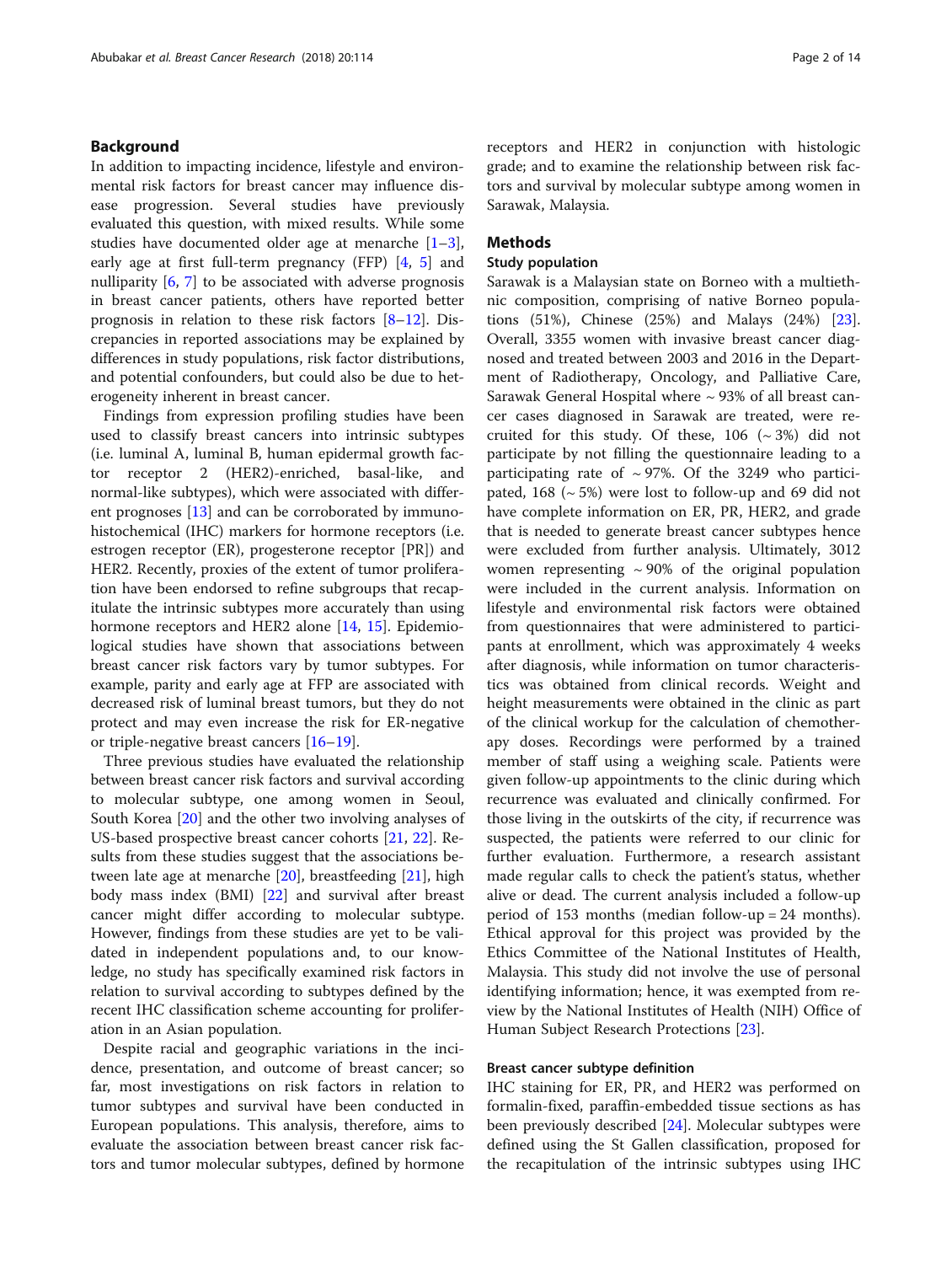and proliferation markers [\[14,](#page-12-0) [15](#page-12-0)]. According to the St Gallen classification scheme, luminal breast cancers can be further distinguished into subgroups based on their level of proliferation (using KI67 or histologic grade) and hormone receptor expression patterns. Accordingly, luminal tumors that homogeneously express hormone receptors (i.e. ER+ and PR+) and low proliferation are classified as luminal A-like while those that heterogeneously express hormone receptors (i.e.  $ER^+/PR^-$  or ER<sup>-</sup>/PR<sup>+</sup>) and/or those that homogeneously or heterogeneously express hormone receptors (i.e. ER+ and/or PR +) but are also high proliferating (high KI67 or grade 3) and/or HER2+ are classified as luminal B. In keeping with this definition, we utilized ER, PR, and HER2 in addition to histologic grade [\[25\]](#page-12-0), to define subtypes as follows: Luminal A-like: ER<sup>+</sup> and PR<sup>+</sup>, HER2<sup>-</sup> and low grade (histologic grade 1 or 2); Luminal B-like:  $ER^+$  and/ or PR<sup>+</sup> , HER2<sup>−</sup> and high-grade (histologic grade 3) or ER<sup>+</sup> and/or PR<sup>+</sup>, HER2<sup>+</sup> (regardless of levels of histologic grade); HER2-enriched: ER<sup>-</sup> and PR<sup>-</sup> and HER2<sup>+</sup>; and triple-negative: ER<sup>−</sup> and PR<sup>−</sup> and HER2<sup>−</sup> .

## Statistical analysis

Frequency tables were used to assess the distribution of risk factors and clinicopathological characteristics among the different subtypes. The chi-square test was used to assess differences for categorical variables and the Kruskal-Wallis test was used for continuous variables.

We categorized risk factors based on what is the convention for each variable and in accordance with what has been published in large-scale studies of breast cancer [\[18,](#page-12-0) [26](#page-12-0)]. We categorized age at menarche  $\leq 12$  years (early menarche), 13, 14 and  $\geq$  15 years (late menarche)]; family history of breast cancer in a first-degree relative [yes and no]; age at FFP [< 21, 21–24.9, 25–30, > 30 years] and age at menopause  $\leq 50$  and  $> 50$  years similarly as in previously published articles [\[18,](#page-12-0) [26\]](#page-12-0). For BMI, we adopted the World Health Organization classification  $\left[$  < 18.5 kg/m<sup>2</sup> (underweight); 18.5–24.9 kg/m<sup>2</sup> (normal weight); 25–29.9 kg/m<sup>2</sup> (overweight) and  $\geq$  30 kg/m<sup>2</sup> (obese)]. To test for associations between risk factors and molecular subtypes, we constructed a polytomous logistic regression model with tumor subtype as the outcome (luminal A-like subtype as the reference category) and risk factors (age at menarche [≤ 12 years (early menarche, reference category), 13, 14, and  $\geq$  15 years (late menarche)], parity and breastfeeding [nulliparity (reference category), parity but no breastfeeding, parity and breastfeeding], age at FFP [< 21 (reference category), 21–24.9, 25–30, > 30 years], family history [yes and no (reference category)], and BMI  $\left[ < 18.5 \text{ kg/m}^2 \right]$ (underweight);  $18.5-24.9$  kg/m<sup>2</sup> (normal weight, reference category); 25–29.9 kg/m<sup>2</sup> (overweight) and  $\geq$  30 kg/m<sup>2</sup> (obese)] as explanatory variables, with adjustment for age at

diagnosis (< 35, 35–45, 45–55, 55–65, 65–75, > 75 years) and ethnicity (Chinese, Malay, Native).

The association between breast cancer subtypes and all-cause mortality/recurrence was determined using Kaplan-Meier survival curves and Cox-proportional hazards regression models, which included adjustments for standard prognostic parameters including age at diagnosis, ethnicity, BMI, histologic grade, TNM stage I–IV [i.e. size  $(T)$ , nodal status  $(N)$  and metastasis  $(M)$ ], systemic therapy (endocrine (tamoxifen or aromatase inhibitor (AI)) and chemotherapy), radiotherapy and surgery. Follow-up started at diagnosis of breast cancer and ended at time of event (recurrence/death) or censoring (end of follow-up or, for the recurrence analysis, also death). For all-cause mortality, we censored at 10 years because this is the threshold at which most breast cancers are, by convention, considered cured in the absence of recurrence or death. We adopted a two-step approach in our survival analyses. In the first step, each of the above risk factors was modeled separately in basic models adjusted for standard prognostic factors separately for each tumor subtype. To test for heterogeneity in risk factor and survival relationships by subtype, we included an interaction term between each risk factor and tumor subtype. Violation of the proportionality assumption of the hazard model was tested by modeling each risk factor as a time-varying covariate. In the second step, it was decided, a priori, that factors that were associated with survival with  $P < 0.1$  in the basic model were to be mutually adjusted for in a multivariable model that included the standard prognostic factors mentioned above. Using likelihood ratio (LR) test, we compared this model with one containing only the clinicopathological factors. For sensitivity analysis, we conducted survival analysis for women stratified into two age groups ( $< 50$  yrs and  $\geq 50$  yrs). Also, we performed additional sensitivity analysis by excluding women with stage IV disease from our multivariate analyses for both all-cause mortality and recurrence. Results were very similar from these sensitivity analyses as compared to analyses including all women and we therefore presented results from all patients. All analyses were two-sided and performed using Stata statistical software version 14.0 (StataCorp, College Station, TX, USA).

# Results

In total, our analysis included 3012 invasive breast cancer cases, with a total of 579 deaths in 10 years and 314 recurrence events in 5 years. The mean age at diagnosis was 52 years and mean BMI was 25  $\text{kg/m}^2$ . The majority of the patients were Chinese (48%) and had early-stage (I and II, 56%) and HR-positive (66%) tumors (Table [1](#page-3-0)). Of the 3012 patients, 1016 (34%) were luminal A-like, 989 (33%) were luminal B-like, 387 (13%) were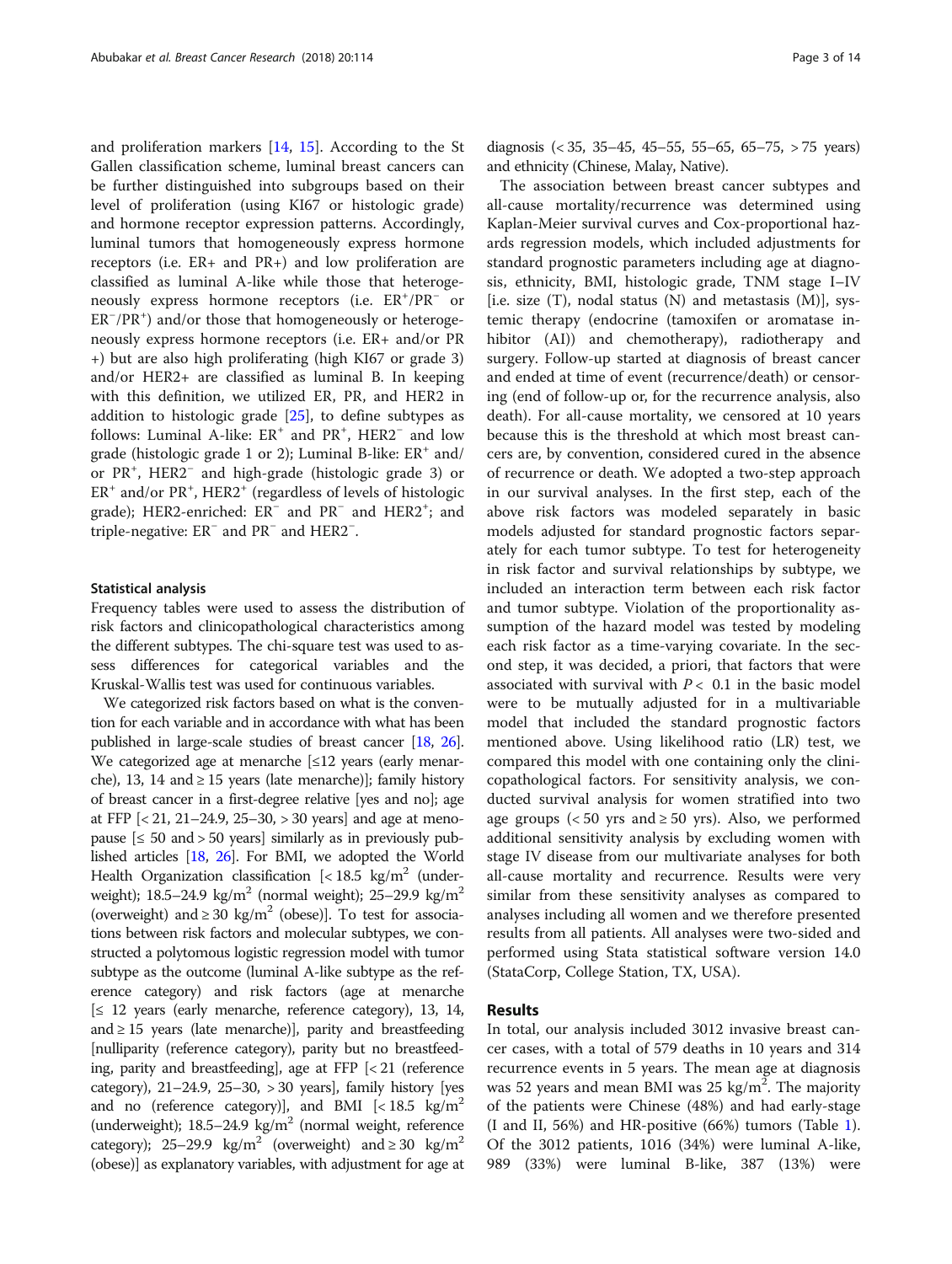| Characteristic<br>Overall<br>A-like ( $N = 1016/$<br>B-like ( $N = 989/$<br>HER2-enriched ( $N =$<br>%<br>%<br>%<br>(% )<br>34%)<br>33%)<br>387/13%) | Triple-neg. $(N = 620/$ %<br>20%) |      | $P$ value <sup><math>a</math></sup> |
|------------------------------------------------------------------------------------------------------------------------------------------------------|-----------------------------------|------|-------------------------------------|
| Age, yrs                                                                                                                                             |                                   |      |                                     |
| Mean (range)<br>51.6 (19,<br>52.6 (24-90)<br>51.1 (19, 90)<br>51.6 (23, 91)<br>91)                                                                   | 51.5 (21, 87)                     |      |                                     |
| $< 35\,$<br>5.0<br>26<br>6.7<br>180(5)<br>47<br>4.6<br>49                                                                                            | 40                                | 6.5  | 0.01                                |
| $35 - 45$<br>711 (21)<br>22.1 76<br>192<br>18.9 219                                                                                                  | 19.7 144                          | 23.2 |                                     |
| $45 - 55$<br>1204 (36)<br>36.2<br>366<br>37.0<br>136<br>35.1<br>368                                                                                  | 203                               | 32.7 |                                     |
| $55 - 65$<br>806 (24)<br>241<br>23.7 246<br>24.9<br>105<br>27.1                                                                                      | 143                               | 23.1 |                                     |
| $65 - 75$<br>35<br>364 (11)<br>135<br>13.3 90<br>9.1<br>9.1                                                                                          | 65                                | 10.5 |                                     |
| > 75<br>33<br>19<br>1.9<br>9<br>2.3<br>90(3)<br>3.3                                                                                                  | 25                                | 4.0  |                                     |
| Ethnicity                                                                                                                                            |                                   |      |                                     |
| 180<br>Chinese<br>1626 (48)<br>567<br>55.8 435<br>44                                                                                                 | 46.5 275                          |      | 44.4 < 0.0001                       |
| Malay<br>801 (24)<br>20.1<br>263<br>26.6<br>104<br>204                                                                                               | 26.9 155                          | 25   |                                     |
| Native<br>928 (28)<br>245<br>24.1 291<br>29.4 103                                                                                                    | 26.6 190                          | 30.6 |                                     |
| Menarche                                                                                                                                             |                                   |      |                                     |
| $\leq$ 12 yrs<br>34.1 326<br>33.2 118<br>1105 (33)<br>344                                                                                            | 30.8 190                          | 30.9 | 0.20                                |
| 31.5 340<br>34.7 148<br>13 yrs<br>1117 (34)<br>318                                                                                                   | 38.6 201                          | 32.7 |                                     |
| 60<br>548 (16)<br>163<br>16.2 167<br>17 <sup>2</sup><br>14 yrs                                                                                       | 15.7 111                          | 18   |                                     |
| $\geq$ 15 yrs<br>559 (17)<br>184<br>18.2 148<br>15.1 57                                                                                              | 14.9 113                          | 18.4 |                                     |
| Menopause                                                                                                                                            |                                   |      |                                     |
| 23.2 87<br>$\leq 50$ yrs<br>428 (29)<br>32.7 128<br>29.7 38<br>146                                                                                   |                                   | 31.6 | 0.14                                |
| $> 50$ yrs<br>1031 (71)<br>301<br>67.3 303<br>70.3 126                                                                                               | 76.8 188                          | 68.4 |                                     |
| Parity                                                                                                                                               |                                   |      |                                     |
| Nulliparous<br>745 (22)<br>242<br>23.8 224<br>22.6 77                                                                                                | 19.9 128                          | 20.6 | 0.29                                |
| Parous<br>2601 (78)<br>76.2 765<br>77.4 310<br>774                                                                                                   | 80.1 492                          | 79.4 |                                     |
| Age at FFP <sup>b</sup> , yrs                                                                                                                        |                                   |      |                                     |
| < 21<br>15<br>158<br>20.7 54<br>17.4 95<br>466 (18)<br>116                                                                                           |                                   | 19.3 | 0.02                                |
| $21 - 24.9$<br>287<br>284<br>36.7<br>37.5 129<br>1011 (39)                                                                                           | 41.6 199                          | 40.5 |                                     |
| $25 - 30$<br>864 (33)<br>35.5 248<br>32.4 103<br>275                                                                                                 | 33.2 154                          | 31.4 |                                     |
| > 30<br>259 (10)<br>99<br>12.8 72<br>9.4<br>24<br>7.7                                                                                                | 43                                | 8.7  |                                     |
| Breastfeeding                                                                                                                                        |                                   |      |                                     |
| No<br>377 (14)<br>133<br>17.2 103<br>13.5 31<br>10 <sup>°</sup>                                                                                      | 64                                | 13   | 0.01                                |
| 90<br>Yes<br>2224 (86)<br>641<br>82.9 662<br>86.5 279                                                                                                | 428                               | 87   |                                     |
| Breastfeeding duration                                                                                                                               |                                   |      |                                     |
| <6 months<br>927 (52)<br>285<br>54.2 280<br>51.8 111                                                                                                 | 49.6 175                          | 51.3 | 0.40                                |
| 6-10 months<br>374 (21)<br>112<br>21.3 122<br>22.6 48<br>21.4 62                                                                                     |                                   | 18.2 |                                     |
| > 10 months<br>489 (27)<br>24.5 138<br>25.6 65<br>129                                                                                                | 29.0 104                          | 30.5 |                                     |
| BMI, kg/m <sup>2</sup>                                                                                                                               |                                   |      |                                     |
| < 18.5<br>1253 (39)<br>373<br>37.8 336<br>35.1 163                                                                                                   | 43.7 240                          | 40.2 | 0.03                                |
| 18.5-24.9<br>68<br>565 (17)<br>160<br>16.2 172<br>18                                                                                                 | 18.2 114                          | 19.1 |                                     |
| $25 - 29.9$<br>998 (31)<br>32.2 301<br>31.4 104<br>317                                                                                               | 27.9 177                          | 29.6 |                                     |
| $\geq 30$<br>433 (13)<br>10.2 66<br>136<br>13.8 148<br>15.5 38                                                                                       |                                   | 11.1 |                                     |
| Family history                                                                                                                                       |                                   |      |                                     |
| No<br>2835 (86)<br>840<br>854<br>87.8 338<br>88<br>84                                                                                                | 516                               | 84.9 | 0.05                                |
| 468 (14)<br>119<br>12.2 46<br>Yes<br>160<br>16<br>12                                                                                                 | 92                                | 15.1 |                                     |

<span id="page-3-0"></span>Table 1 Distribution of risk factors and clinicopathological characteristics by tumor subtype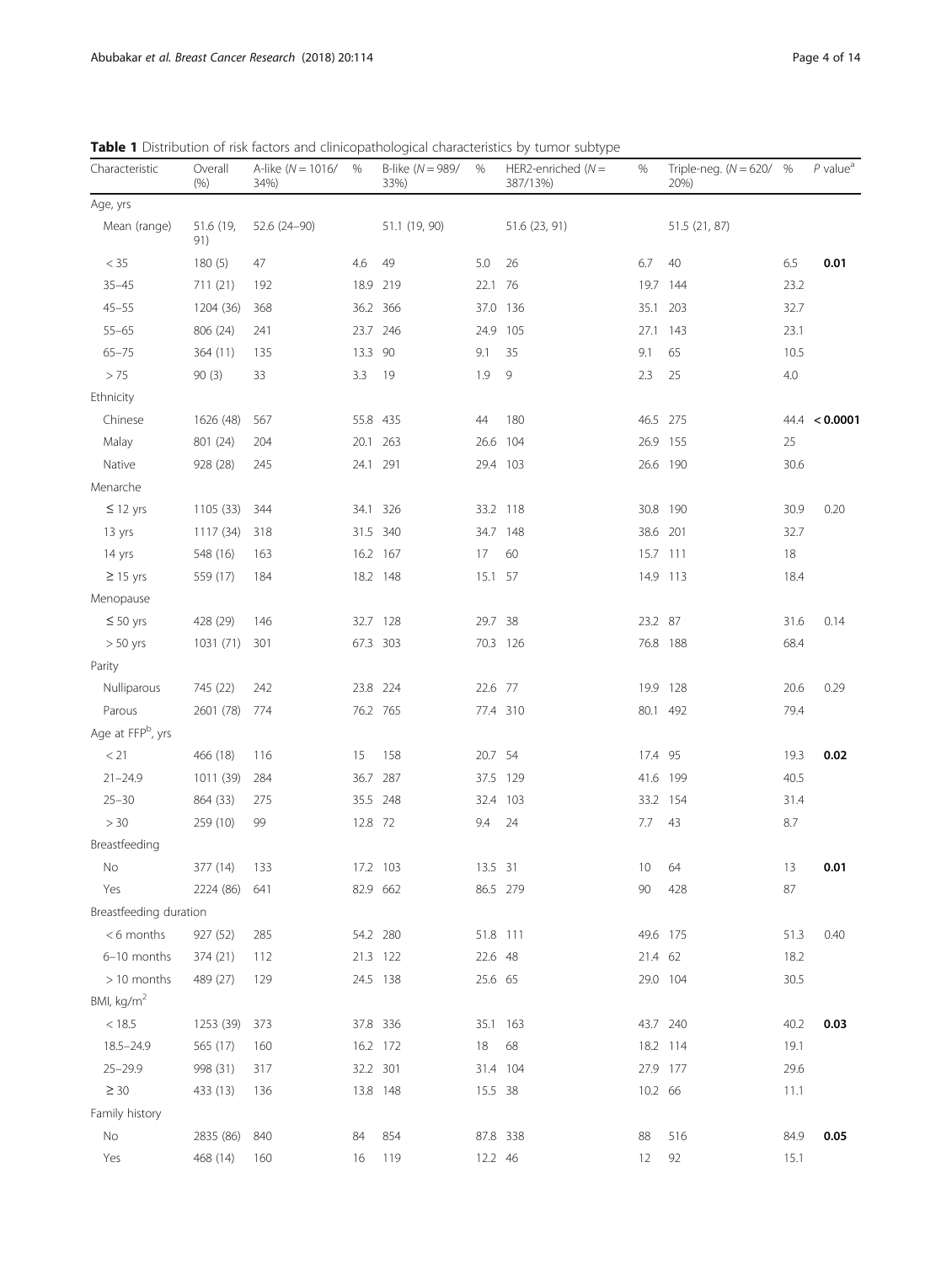| Characteristic             | Overall<br>(% ) | A-like ( $N = 1016/$<br>34%) | %       | B-like ( $N = 989/$<br>33%) | %       | HER2-enriched $(N =$<br>387/13%) | %       | Triple-neg. ( $N = 620/$ %<br>20%) |      | $P$ value <sup>a</sup> |
|----------------------------|-----------------|------------------------------|---------|-----------------------------|---------|----------------------------------|---------|------------------------------------|------|------------------------|
| Histological grade         |                 |                              |         |                             |         |                                  |         |                                    |      |                        |
| Well diff.                 | 365 (11)        | 212                          | 20.9 67 |                             | 6.8     | 10                               | 2.6     | 27                                 | 4.4  | < 0.0001               |
| Moderately diff. 1790 (55) |                 | 781                          |         | 76.9 442                    | 44.7    | 180                              |         | 46.5 238                           | 38.4 |                        |
| Poorly diff.               | 1123 (34)       | $\equiv$                     |         | 473                         |         | 47.8 192                         |         | 49.6 344                           | 55.5 |                        |
| Stage                      |                 |                              |         |                             |         |                                  |         |                                    |      |                        |
| $\overline{\phantom{a}}$   | 454 (14)        | 222                          | 22.1    | 100                         | 10.3 34 |                                  | 8.9     | 61                                 | 10   | < 0.0001               |
| Ш                          | 1353 (42)       | 444                          | 44.2    | 395                         |         | 40.6 136                         | 35.6    | 249                                | 40.9 |                        |
| Ш                          | 1005(31)        | 241                          | 24      | 330                         |         | 33.9 150                         |         | 39.3 203                           | 33.3 |                        |
| $\mathsf{IV}$              | 421 (13)        | 78                           | 7.8     | 139                         | 14.3 57 |                                  | 14.9 91 |                                    | 14.9 |                        |
| Tumor size                 |                 |                              |         |                             |         |                                  |         |                                    |      |                        |
| < 2 cm                     | 2137 (64)       | 761                          | 75.6    | 620                         |         | 63.3 210                         |         | 54.7 353                           |      | 57.8 < 0.0001          |
| $2-5$ cm                   | 522 (16)        | 121                          | 12      | 150                         | 15.3 83 |                                  |         | 21.6 104                           | 17   |                        |
| > 5 cm                     | 660 (20)        | 125                          | 12.4    | 209                         | 21.4 91 |                                  |         | 23.7 154                           | 25.2 |                        |
| Node status                |                 |                              |         |                             |         |                                  |         |                                    |      |                        |
| $\mathsf{O}\xspace$        | 1517 (46)       | 566                          | 55.7    | 368                         |         | 37.2 146                         |         | 37.7 272                           |      | 43.9 < 0.0001          |
| 1                          | 922 (28)        | 249                          |         | 24.5 310                    | 31.3 95 |                                  |         | 24.5 163                           | 26.3 |                        |
| 2                          | 480 (15)        | 120                          | 11.8    | 156                         | 15.8 70 |                                  | 18.1 94 |                                    | 15.2 |                        |
| $\geq$ 3                   | 375 (11)        | 72                           | 7.1     | 139                         | 14.1 68 |                                  | 17.6 75 |                                    | 12.1 |                        |
| Endocrine                  |                 |                              |         |                             |         |                                  |         |                                    |      |                        |
| None                       | 1248 (40)       | 48                           | 5.1     | 126                         |         | 14.2 357                         |         | 97.5 584                           |      | 97.2 < 0.0001          |
| Tamoxifen                  | 1456 (47)       | 687                          | 72.9    | 591                         | 66.7 7  |                                  | 1.9     | 15                                 | 2.5  |                        |
| Aromatase<br>Inhibitor     | 395 (13)        | 207                          |         | 22.0 169                    | 19.12   |                                  | 0.6     | 2                                  | 0.3  |                        |
| Chemotherapy               |                 |                              |         |                             |         |                                  |         |                                    |      |                        |
| No                         | 799 (24)        | 371                          |         | 37.3 177                    | 18.3 62 |                                  | 16.4 95 |                                    |      | 15.5 < 0.0001          |
| Yes                        | 2483 (76)       | 625                          |         | 62.7 789                    |         | 81.7 317                         |         | 83.6 519                           | 84.5 |                        |
| Surgery                    |                 |                              |         |                             |         |                                  |         |                                    |      |                        |
| No                         | 389 (12)        | 80                           |         | 10.2 106                    | 15.8 53 |                                  | 19.4 87 |                                    |      | 16.3 < 0.0001          |
| Yes                        | 2841 (88)       | 913                          |         | 89.8 833                    |         | 84.2 312                         |         | 80.6 519                           | 83.7 |                        |
| Radiotherapy               |                 |                              |         |                             |         |                                  |         |                                    |      |                        |
| No                         | 800 (26)        | 261                          |         | 27.7 218                    | 24.6 79 |                                  |         | 23.9 149                           | 26.4 | 0.01                   |
| Yes                        | 2235 (74)       | 683                          |         | 72.3 669                    |         | 75.4 252                         |         | 76.1 416                           | 73.6 |                        |

Table 1 Distribution of risk factors and clinicopathological characteristics by tumor subtype (Continued)

Breast cancer subtypes were defined based on 2013 St Gallen criteria by using hormone receptor (ER and PR) and HER2 in conjunction with histologic grade. In bold are statistically significant  $P$  values (< 0.05)

<sup>a</sup>P values are for chi-square tests

**bFFP** first full-term pregnancy

HER2-enriched, and 620 (20%) were triple-negative, respectively.

# Distribution of risk factors and clinicopathological characteristics by tumor subtype

As shown in Table [1,](#page-3-0) women with the luminal A-like subtype were slightly older than those with other subtypes. The distributions of ethnicity ( $P$  value < 0.001), age at FFP  $(P \text{ value} = 0.019)$ , breastfeeding practices ( $P$  value = 0.01), family history ( $P$  value = 0.05) and BMI

( $P$  value = 0.03) differed by subtype. No differences were observed in the distributions of age at menarche, age at menopause and parity according to subtype. The frequencies of all clinicopathological parameters differed by subtype, with low-grade, small, early-stage and node-negative tumors being more frequent for the luminal A-like subtype (Table [1](#page-3-0)).

Table [2](#page-5-0) shows the associations between examined risk factors and molecular subtype in the multivariable polytomous regression model. Compared with women with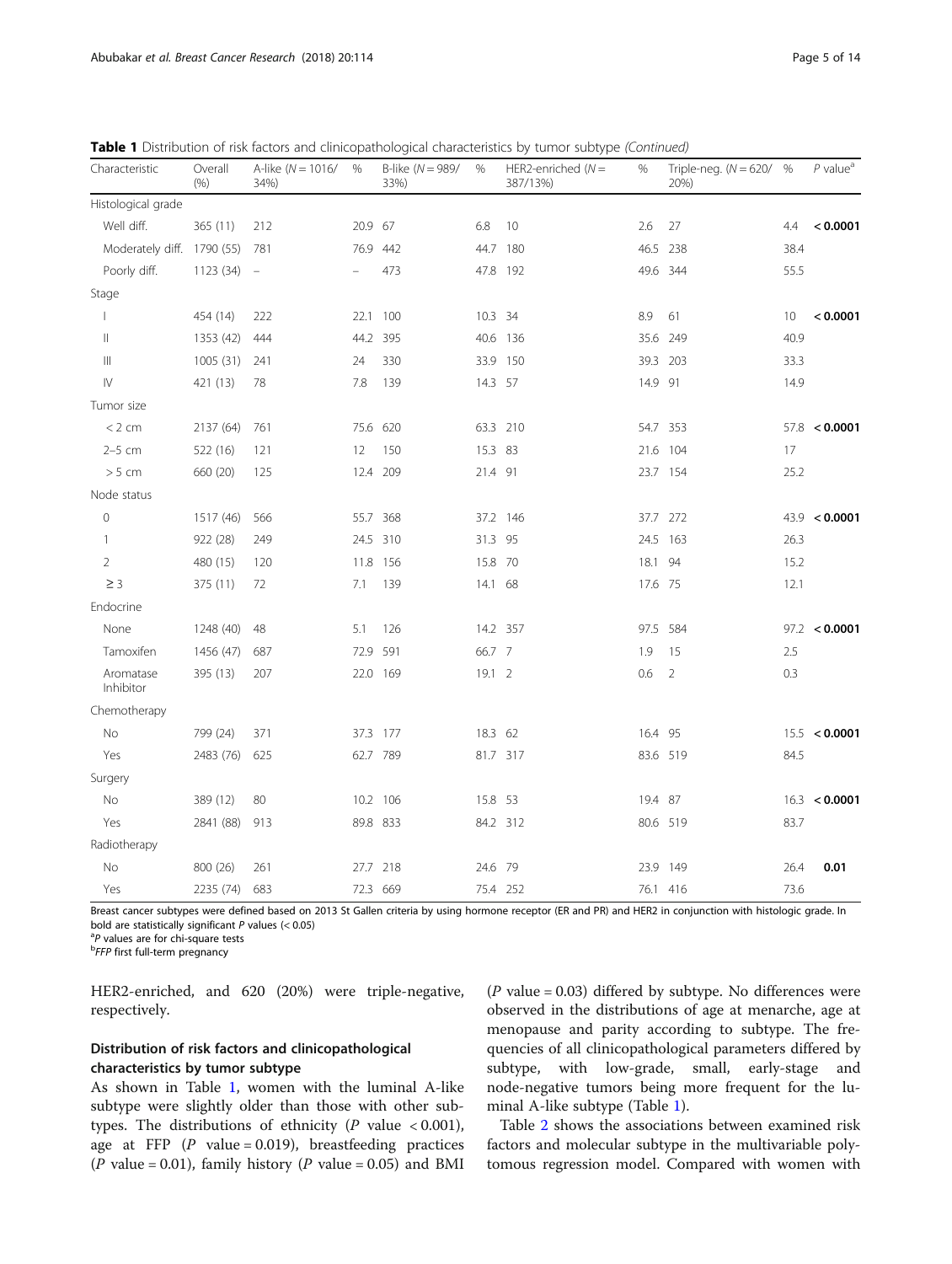| Risk factor                | Subtype                   |               |                          |             |                       |                 |                       |  |  |  |  |
|----------------------------|---------------------------|---------------|--------------------------|-------------|-----------------------|-----------------|-----------------------|--|--|--|--|
|                            | A-like (comparison group) | <b>B-like</b> |                          |             | HER2-enriched         | Triple-negative |                       |  |  |  |  |
|                            | N                         | $\mathsf N$   | OR <sup>a</sup> (95% CI) | $\mathbb N$ | OR (95% CI)           | N               | OR (95% CI)           |  |  |  |  |
| Ethnicity                  |                           |               |                          |             |                       |                 |                       |  |  |  |  |
| Chinese                    | 567                       | 435           | 1.00 (reference)         | 180         | 1.00 (reference)      | 275             | 1.00 (reference)      |  |  |  |  |
| Malay                      | 204                       | 263           | 1.50 (1.18, 1.90)        | 104         | 1.54(1.13, 2.11)      | 155             | 1.51 (1.14, 1.98)     |  |  |  |  |
| Native                     | 245                       | 291           | 1.39 (1.10, 1.76)        | 103         | 1.21 (0.88, 1.66)     | 190             | 1.50 (1.15, 1.95)     |  |  |  |  |
| $P$ value                  |                           |               | 0.001                    |             | 0.10                  |                 | < 0.001               |  |  |  |  |
| Menarche                   |                           |               |                          |             |                       |                 |                       |  |  |  |  |
| $\leq$ 12 yrs              | 344                       | 326           | 1.00 (reference)         | 118         | 1.00 (reference)      | 190             | 1.00 (reference)      |  |  |  |  |
| 13 yrs                     | 318                       | 340           | 1.14 (0.91, 1.43)        | 148         | 1.31 (0.98, 1.77)     | 201             | 1.15 (0.88, 1.49)     |  |  |  |  |
| 14 yrs                     | 163                       | 167           | 1.04 (0.79, 1.38)        | 60          | 1.02 (0.70, 1.48)     | 111             | 1.18 (0.86, 1.61)     |  |  |  |  |
| $\geq$ 15 yrs              | 184                       | 148           | $0.83$ $(0.63, 1.10)$    | 57          | $0.87$ (0.59, 1.28)   | 113             | 1.10 (0.80, 1.50)     |  |  |  |  |
| $P$ value                  |                           |               | 0.43                     |             | 0.51                  |                 | 0.31                  |  |  |  |  |
| Parity and BF <sup>b</sup> |                           |               |                          |             |                       |                 |                       |  |  |  |  |
| Nulliparous                | 242                       | 224           | 1.00 (reference)         | 77          | 1.00 (reference)      | 128             | 1.00 (reference)      |  |  |  |  |
| Parous and No BF           | 133                       | 103           | 1.26 (0.84, 1.90)        | 31          | 1.07 (0.76, 1.52)     | 64              | 1.25 (0.77, 2.00)     |  |  |  |  |
| Parous and BF              | 641                       | 662           | 1.44 (1.05, 1.98)        | 279         | 1.64 (1.06, 2.55)     | 428             | 1.54 (1.07, 2.22)     |  |  |  |  |
| $P$ value                  |                           |               | 0.17                     |             | 0.005                 |                 | 0.12                  |  |  |  |  |
| Age at FFP <sup>c</sup>    |                           |               |                          |             |                       |                 |                       |  |  |  |  |
| $<$ 21 yrs                 | 116                       | 158           | 1.00 (reference)         | 54          | 1.00 (reference)      | 95              | 1.00 (reference)      |  |  |  |  |
| $21 - 24.9$ yrs            | 284                       | 287           | $0.78$ $(0.57, 1.05)$    | 129         | $1.01$ (0.67, 1.51)   | 199             | $0.90$ $(0.64, 1.26)$ |  |  |  |  |
| $25 - 30$ yrs              | 275                       | 248           | $0.77$ $(0.57, 1.06)$    | 103         | $0.91$ $(0.60, 1.38)$ | 154             | $0.77$ $(0.54, 1.09)$ |  |  |  |  |
| $> 30$ yrs                 | 99                        | 72            | $0.63$ $(0.42, 0.94)$    | 24          | $0.57$ $(0.32, 1.02)$ | 43              | 0.58(0.36, 0.93)      |  |  |  |  |
| $P$ value                  |                           |               | 0.35                     |             | 0.06                  |                 | 0.38                  |  |  |  |  |
| Family history             |                           |               |                          |             |                       |                 |                       |  |  |  |  |
| No                         | 840                       | 854           | 1.00 (reference)         | 338         | 1.00 (reference)      | 516             | 1.00 (reference)      |  |  |  |  |
| Yes                        | 160                       | 119           | $0.72$ (0.55, 0.94)      | 46          | $0.71$ $(0.49, 1.02)$ | 92              | 0.92 (0.69, 1.23)     |  |  |  |  |
| $P$ value                  |                           |               | 0.02                     |             | 0.05                  |                 | 0.62                  |  |  |  |  |
| BMI, $\text{kg/m}^2$       |                           |               |                          |             |                       |                 |                       |  |  |  |  |
| $18.5 - 24.9$              | 160                       | 172           | 1.00 (reference)         | 68          | 1.00 (reference)      | 114             | 1.00 (reference)      |  |  |  |  |
| < 18.5                     | 373                       | 336           | $0.89$ (0.69, 1.17)      | 163         | 1.07 (0.76, 1.51)     | 240             | 0.96 (0.72, 1.29)     |  |  |  |  |
| $P$ value                  |                           |               | 0.38                     |             | 0.65                  |                 | 0.76                  |  |  |  |  |
| $25 - 29.9$                | 317                       | 301           | 0.86 (0.65, 1.12)        | 104         | $0.74$ $(0.51, 1.06)$ | 177             | $0.75$ $(0.55, 1.02)$ |  |  |  |  |
| $P$ value                  |                           |               | 0.27                     |             | 0.13                  |                 | 0.08                  |  |  |  |  |
| $\geq 30$                  | 136                       | 148           | 0.90 (0.65, 1.24)        | 38          | 0.55(0.34, 0.89)      | 66              | 0.59(0.40, 0.88)      |  |  |  |  |
| $P$ value                  |                           |               | 0.62                     |             | 0.02                  |                 | 0.01                  |  |  |  |  |

<span id="page-5-0"></span>Table 2 OR and 95% CI from a polytomous logistic regression model testing the associations between breast cancer risk factors and tumor molecular subtype

Statistically significant (P value  $<$  0.05) estimates are indicated in bold

<sup>a</sup>OR and corresponding estimates are from a single polytomous logistic regression model that was mutually adjusted for ethnicity, menarche, parity and breastfeeding, age at FFP, family history, BMI and age

*EFP* first full-term pregnancy

the luminal A-like subtype, women with the luminal B-like, HER2-enriched and triple-negative tumors were significantly more likely to be Malay and Native than Chinese. Furthermore, women with other tumor

subtypes were more likely to be parous and have breastfed [odds ratio (OR) (95% CI) parity and breastfeeding vs nulliparity = 1.44 (1.05, 1.98); 1.64 (1.06, 2.25); and 1.54 (1.07, 2.22) for luminal B, HER2-enriched and

*BF* breastfeeding<br>EFFP first full torm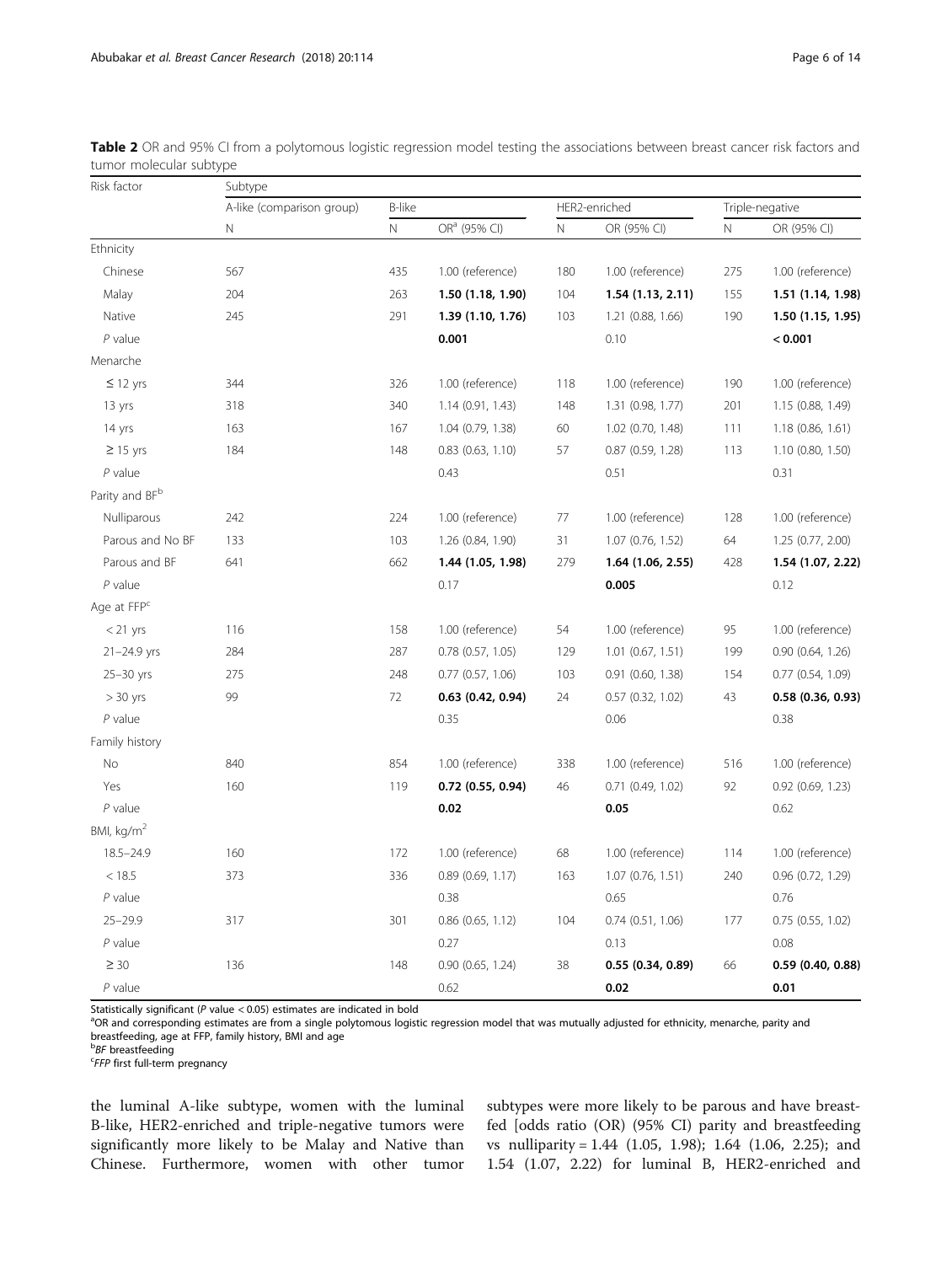triple-negative subtypes, respectively] and less likely to experience their FFP after the age of 30 years [OR (95% CI) > 30 years vs < 21 years = 0.63 (0.42, 0.94); 0.57 (0.32, 1.02); and 0.58 (0.36, 0.93) for luminal B, HER2-enriched and triple-negative subtypes, respectively] than those with the luminal A-like subtype. Women with HER2-enriched [OR (95% CI) BMI > 30 kg/m<sup>2</sup> vs 18.5– 24.9 kg/m<sup>2</sup> = 0.55 (0.34, 0.89); *P* value = 0.02] and triple-negative [OR (95% CI) BMI > 30 kg/m<sup>2</sup> vs 18.5– 24.9 kg/m<sup>2</sup> = 0.59 (0.40, 0.88); P value = 0.01 tumors were significantly less likely to be obese than those with the luminal A-like subtype.

# Breast cancer risk factors in relation to all-cause mortality and recurrence by subtype

Overall, all-cause mortality and recurrence differed significantly by tumor subtype. In general, women with luminal A-like tumors had better survival outcomes than those with the other subtypes (Fig. 1). As shown in Table [3,](#page-7-0) in basic models for each risk factor (with adjustment for standard prognostic factors in addition to age, ethnicity and BMI), later age at menarche, parity/breastfeeding, and being underweight were significantly associated with 10-year all-cause mortality in the luminal A-like but not any of the other subtypes. Also, later age at FFP showed a suggestive association with mortality in luminal A-like patients ( $P$  trend = 0.08) but not the other subtypes. Results were similar in basic models for recurrence (Table [4](#page-8-0)).

In the multivariable model with the mutual adjustment for ethnicity, menarche, parity/breastfeeding, age at FFP, family history, and BMI in addition to standard clinicopathological factors and treatment variables, increasing age at menarche [hazard ratio (HR) (95% confidence interval (CI) ≥15 years vs ≤ 12 years = 2.28 (1.05, 4.95); P value for trend  $(P$  trend) = 0.06]; parity/breastfeeding [HR (95% CI) vs nulliparity = 0.48 (0.27, 0.85); P trend = 0.01]; older age at FFP [HR (95% CI)  $> 30$  vs  $< 21$  years = 0.20 (0.04, 0.90); *P* trend = 0.06]; and being underweight [HR (95% CI) vs normal weight = 3.46 (1.21, 9.89); P value  $= 0.02$ ] or overweight [HR (95% CI) vs normal weight  $=$ 3.14 (1.04, 9.50);  $P$  value = 0.04] remained significantly associated with 10-year all-cause mortality in women with the luminal A-like subtype (Table [5](#page-10-0) and Fig. [2\)](#page-9-0). For these women, the addition of age at menarche, parity/breastfeeding, and BMI, provided significantly better fit to a model containing clinicopathological factors alone  $[LRx^2]$  $(8df) = 21.78$ ; P value = 0.005]. In general, the results were consistent in relation to recurrence (Table [5\)](#page-10-0).

When we examined the association between duration of breastfeeding and all-cause-mortality/recurrence for luminal A-like cases with complete information on breastfeeding duration  $(N = 719)$ , we observed an inverse association between each breastfeeding duration category and all-cause mortality [HR (95% CI) vs nulliparity = 0.37 (0.18, 0.85), 0.86 (0.35, 2.11), 0.53 (0.24, 1.17) for  $< 6$ , 6–10, and  $> 10$  months, respectively (P trend = 0.38)] and recurrence [HR (95% CI) vs nulliparity =  $0.47$  $(0.19, 1.16), 0.73 (0.23, 2.37), 0.05 (0.01, 0.42)$  for  $< 6, 6-$ 10, and > 10 months, respectively  $(P$  trend = 0.002)]. Among women who breastfed, all-cause mortality did not significantly vary by breastfeeding durations (comparing  $> 10$  months to  $< 6$  months, P value = 0.38) but women who breastfed for > 10 months tended to have better recurrence outcomes [HR (95% CI) vs < 6 months  $= 0.11$  (0.01, 0.93); P value  $= 0.04$ .

## **Discussion**

In this study involving over 3000 invasive breast cancer cases from a population-based case series in Sarawak,

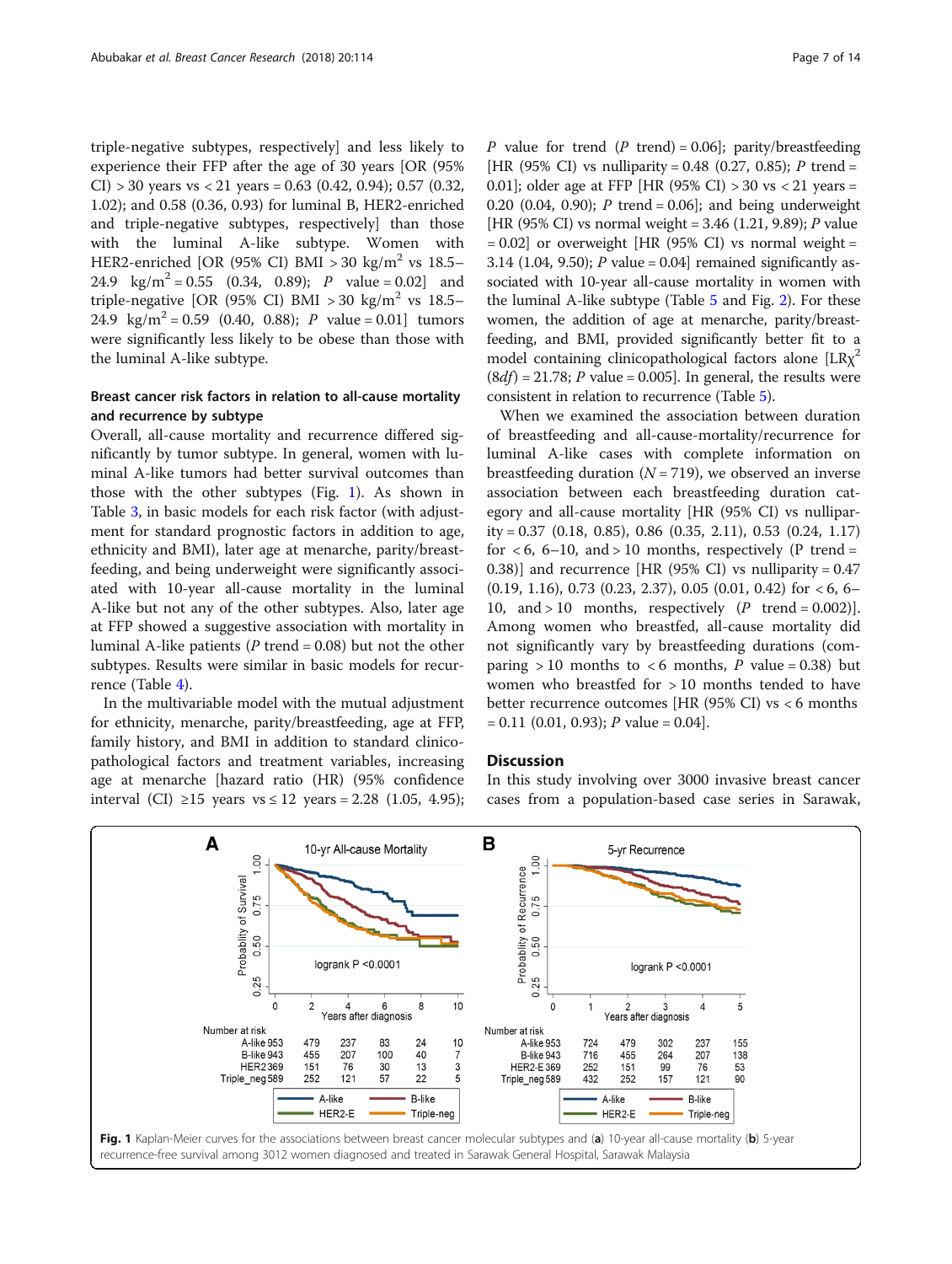| Risk factor <sup>1a</sup>  | 10-year all-cause mortality |                       |               |                       |               |                       |                 |                       |      |  |
|----------------------------|-----------------------------|-----------------------|---------------|-----------------------|---------------|-----------------------|-----------------|-----------------------|------|--|
|                            | A-like                      |                       | <b>B-like</b> |                       | HER2-enriched |                       | Triple-negative |                       |      |  |
|                            | N/events                    | HR (95% CI)           | N/events      | HR (95% CI)           | N/events      | HR (95% CI)           | N/events        | HR (95% CI)           |      |  |
| Ethnicity                  |                             |                       |               |                       |               |                       |                 |                       |      |  |
| Chinese                    | 567/39                      | 1.00 (reference)      | 435/41        | 1.00 (reference)      | 180/38        | 1.00 (reference)      | 275/57          | 1.00 (reference)      | 0.81 |  |
| Malay                      | 204/17                      | 1.23 (0.65, 2.34)     | 263/70        | 2.32 (1.49, 3.60)     | 104/29        | 1.11(0.63, 1.96)      | 155/54          | 1.22 (0.79, 1.89)     |      |  |
| Native                     | 245/19                      | 1.04 (0.52, 2.05)     | 291/39        | 1.68 (1.02, 2.77)     | 103/20        | 0.93 (0.48, 1.79)     | 190/41          | 1.06 (0.67, 1.67)     |      |  |
| $P$ value                  |                             | 0.80                  |               | 0.03                  |               | 0.87                  |                 | 0.77                  |      |  |
| Menarche                   |                             |                       |               |                       |               |                       |                 |                       |      |  |
| $\leq$ 12 yrs              | 344/14                      | 1.00 (reference)      | 326/52        | 1.00 (reference)      | 118/23        | 1.00 (reference)      | 190/46          | 1.00 (reference)      | 0.06 |  |
| 13 yrs                     | 318/26                      | $1.53$ (0.76, 3.11)   | 340/44        | $0.88$ $(0.55, 1.40)$ | 148/29        | $0.84$ (0.45, 1.57)   | 201/46          | 1.21 (0.76, 1.92)     |      |  |
| 14 yrs                     | 163/11                      | 1.25 (0.54, 2.91)     | 167/27        | 0.86 (0.50, 1.48)     | 60/22         | 0.92 (0.47, 1.80)     | 111/26          | 1.05 (0.61, 1.80)     |      |  |
| $\geq$ 15 yrs              | 184/23                      | 2.25 (1.06, 4.78)     | 148/27        | $0.84$ (0.49, 1.42)   | 57/11         | 0.49(0.21, 1.11)      | 113/31          | $0.89$ (0.52, 1.55)   |      |  |
| $P$ value                  |                             | 0.06                  |               | 0.49                  |               | 0.15                  |                 | 0.66                  |      |  |
| Parity and BF <sup>b</sup> |                             |                       |               |                       |               |                       |                 |                       |      |  |
| Nulliparous                | 242/24                      | 1.00 (reference)      | 224/36        | 1.00 (reference)      | 77/18         | 1.00 (reference)      | 128/40          | 1.00 (reference)      | 0.28 |  |
| Parous and No BF           | 133/10                      | $0.59$ $(0.27, 1.32)$ | 103/12        | $0.81$ $(0.37, 1.75)$ | 31/8          | 0.87 (0.34, 2.25)     | 64/20           | 1.02 (0.52, 1.96)     |      |  |
| Parous and BF              | 641/41                      | 0.46(0.26, 0.81)      | 662/102       | $0.99$ (0.64, 1.56)   | 279/61        | $0.61$ $(0.33, 1.14)$ | 428/92          | $0.86$ (0.55, 1.34)   |      |  |
| $P$ value                  |                             | 0.009                 |               | 0.91                  |               | 0.11                  |                 | 0.48                  |      |  |
| Age at FFP <sup>c</sup>    |                             |                       |               |                       |               |                       |                 |                       |      |  |
| $<$ 21 yrs                 | 116/10                      | 1.00 (reference)      | 158/32        | 1.00 (reference)      | 54/13         | 1.00 (reference)      | 95/19           | 1.00 (reference)      | 0.22 |  |
| $21 - 24.9$ yrs            | 284/14                      | 0.99(0.38, 2.55)      | 287/33        | 1.30 (0.75, 2.25)     | 129/28        | $0.83$ $(0.37, 1.84)$ | 199/42          | 0.71 (0.39, 1.29)     |      |  |
| $25 - 30$ yrs              | 275/23                      | $0.85$ $(0.41, 1.73)$ | 248/39        | 1.14 (0.69, 1.90)     | 103/22        | 0.77 (0.40, 1.49)     | 154/41          | $0.98$ $(0.60, 1.60)$ |      |  |
| $> 30$ yrs                 | 99/4                        | 0.36 (0.10, 1.29)     | 72/10         | 1.34 (0.64, 2.81)     | 24/6          | $0.78$ $(0.25, 2.46)$ | 43/9            | 0.53 (0.23, 1.24)     |      |  |
| $P$ value                  |                             | 0.08                  |               | 0.92                  |               | 0.15                  |                 | 0.58                  |      |  |
| Family history             |                             |                       |               |                       |               |                       |                 |                       |      |  |
| No                         | 840/56                      | 1.00 (reference)      | 854/131       | 1.00 (reference)      | 338/73        | 1.00 (reference)      | 516/122         | 1.00 (reference)      | 0.25 |  |
| Yes                        | 160/17                      | 1.70 (0.93, 3.08)     | 119/17        | 1.05 (0.59, 1.88)     | 46/13         | 1.47 (0.76, 2.82)     | 92/22           | $0.77$ (0.46, 1.27)   |      |  |
| $P$ value                  |                             | 0.08                  |               | 0.86                  |               |                       |                 |                       |      |  |
| BMI, $kg/m2$               |                             |                       |               |                       |               |                       |                 |                       |      |  |
| $18.5 - 24.9$              | 160/6                       | 1.00 (reference)      | 172/25        | 1.00 (reference)      | 68/15         | 1.00 (reference)      | 114/25          | 1.00 (reference)      | 0.80 |  |
| < 18.5                     | 373/38                      | 3.42 (1.20, 9.71)     | 336/43        | 1.06 (0.62, 1.82)     | 163/37        | $0.83$ $(0.44, 1.57)$ | 240/63          | 1.15 (0.70, 1.91)     |      |  |
| $P$ value                  |                             | 0.02                  |               | 0.83                  |               | 0.58                  |                 | 0.56                  |      |  |
| $25 - 30$                  | 317/21                      | 2.88 (0.97, 8.59)     | 301/49        | 1.30 (0.77, 2.20)     | 104/19        | $0.80$ $(0.39, 1.64)$ | 177/40          | 0.92 (0.54, 1.57)     |      |  |
| $P$ value                  |                             | 0.06                  |               | 0.32                  |               | 0.54                  |                 | 0.77                  |      |  |
| >30                        | 136/7                       | 1.30 (0.37, 4.52)     | 148/23        | 1.12 (0.61, 2.05)     | 38/10         | 1.23 (0.52, 2.90)     | 66/18           | 1.21 (0.63, 2.32)     |      |  |
| $P$ value                  |                             | 0.68                  |               | 0.71                  |               | 0.63                  |                 | 0.57                  |      |  |

<span id="page-7-0"></span>Table 3 HR and 95% CI for the associations between risk factors and 10-year all-cause mortality by tumor molecular subtype

In bold are variables which met our criteria ( $P$  value < 0.1) for inclusion in multivariate models

<sup>a</sup>Each risk factor was adjusted for age, ethnicity, BMI, tumor stage, histologic grade, surgery, systemic therapy (endocrine (tamoxifen or AI versus none), chemotherapy (any regimen versus none)) and radiotherapy (received versus none)

*BF* breastfeeding<br><sup>C</sup>EEP first full torm

 ${}^c$ FFP first full-term pregnancy

 ${}^{d}P$  value for heterogeneity (P-het) of HR estimates according to molecular subtypes

Malaysia, with detailed demographic, risk factor, pathology, and follow-up data, we investigated several established breast cancer risk factors in relation to tumor subtypes and patient outcomes. We found differences in

the prevalence of parity and breastfeeding, age at FFP, family history of breast cancer and obesity across different breast tumor subtypes. In general, traditional breast cancer risk factors (older age at FFP, higher BMI, lower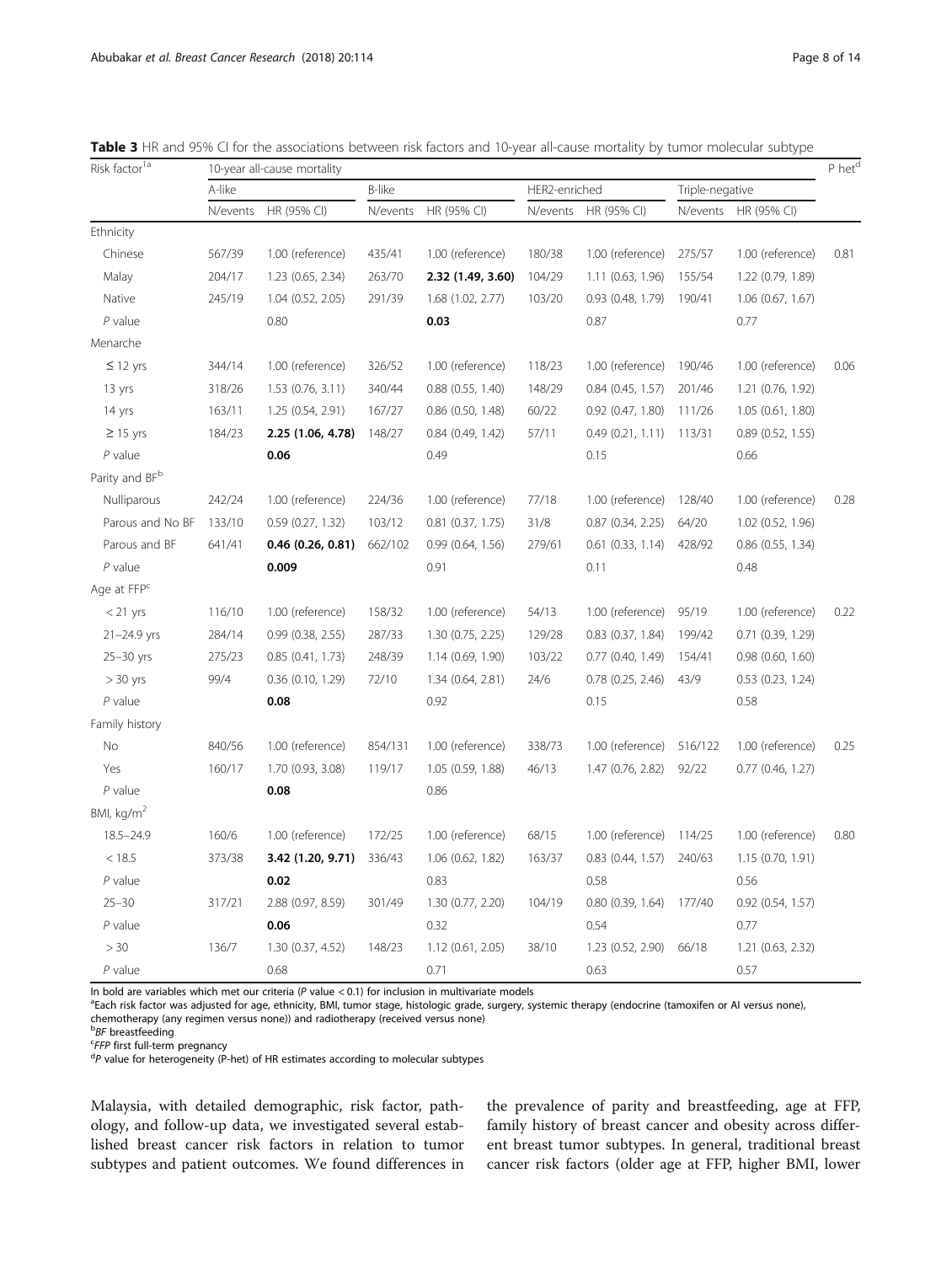| Page 9 OL |  |
|-----------|--|
|           |  |
|           |  |
|           |  |

| Risk factor <sup>a</sup> | Recurrence after 5 years |                       |          |                       |               |                       |                 |                       |      |  |
|--------------------------|--------------------------|-----------------------|----------|-----------------------|---------------|-----------------------|-----------------|-----------------------|------|--|
|                          | A-like                   |                       | B-like   |                       | HER2-enriched |                       | Triple-negative |                       | hetd |  |
|                          | N/events                 | HR (95% CI)           | N/events | HR (95% CI)           | N/events      | HR (95% CI)           | N/events        | HR (95% CI)           |      |  |
| Ethnicity                |                          |                       |          |                       |               |                       |                 |                       |      |  |
| Chinese                  | 567/34                   | 1.00 (reference)      | 435/49   | 1.00 (reference)      | 180/30        | 1.00 (reference)      | 275/38          | 1.00 (reference)      | 0.96 |  |
| Malay                    | 204/8                    | 1.01 (0.39, 2.60)     | 263/30   | $0.81$ (0.45, 1.45)   | 104/17        | $0.69$ $(0.31, 1.51)$ | 155/24          | $1.11$ (0.61, 2.02)   |      |  |
| Native                   | 245/16                   | 1.17 (0.49, 2.79)     | 291/22   | $0.84$ (0.46, 1.55)   | 103/10        | $0.47$ $(0.18, 1.23)$ | 190/22          | $0.67$ $(0.34, 1.34)$ |      |  |
| $P$ value                |                          | 0.75                  |          | 0.55                  |               | 0.11                  |                 | 0.32                  |      |  |
| Menarche                 |                          |                       |          |                       |               |                       |                 |                       |      |  |
| $\leq$ 12 yrs            | 344/13                   | 1.00 (reference)      | 326/38   | 1.00 (reference)      | 118/14        | 1.00 (reference)      | 190/34          | 1.00 (reference)      | 0.07 |  |
| 13 yrs                   | 318/17                   | 1.55 (0.57, 4.23)     | 340/31   | 1.03 (0.58, 1.82)     | 148/21        | 1.52 (0.69, 3.33)     | 201/24          | 0.72 (0.38, 1.37)     |      |  |
| 14 yrs                   | 163/14                   | 2.51 (0.86, 7.33)     | 167/21   | $0.81$ $(0.40, 1.64)$ | 60/9          | $0.56$ (0.16, 1.92)   | 111/13          | $0.65$ $(0.30, 1.43)$ |      |  |
| $\geq$ 15 yrs            | 184/13                   | 3.26 (1.08, 9.92)     | 148/11   | $0.77$ $(0.35, 1.68)$ | 57/12         | 1.11 (0.38, 3.28)     | 113/12          | $0.61$ $(0.27, 1.36)$ |      |  |
| $P$ value                |                          | 0.02                  |          | 0.41                  |               | 0.81                  |                 | 0.18                  |      |  |
| Parity and BFC           |                          |                       |          |                       |               |                       |                 |                       |      |  |
| Nulliparous              | 242/19                   | 1.00 (reference)      | 224/16   | 1.00 (reference)      | 77/12         | 1.00 (reference)      | 128/19          | 1.00 (reference)      | 0.56 |  |
| Parous and No BF         | 133/7                    | 0.55(0.20, 1.50)      | 103/14   | 1.86 (0.76, 4.56)     | 31/7          | 1.35 (0.39, 4.64)     | 64/17           | 1.57 (0.67, 3.66)     |      |  |
| Parous and BF            | 641/32                   | 0.27(0.12, 0.58)      | 662/71   | $1.63$ $(0.81, 3.28)$ | 279/38        | $0.58$ $(0.25, 1.34)$ | 428/48          | $0.77$ $(0.39, 1.52)$ |      |  |
| $P$ value                |                          | 0.001                 |          | 0.23                  |               | 0.15                  |                 | 0.28                  |      |  |
| Age at FFP <sup>d</sup>  |                          |                       |          |                       |               |                       |                 |                       |      |  |
| < 25                     | 400/13                   | 1.00 (reference)      | 445/44   | 1.00 (reference)      | 183/30        | 1.00 (reference)      | 294/41          | 1.00 (reference)      | 0.52 |  |
| $\geq$ 25                | 374/26                   | 1.69 (0.66, 4.34)     | 320/41   | 1.32 (0.78, 2.22)     | 127/15        | $0.50$ $(0.21, 1.16)$ | 197/23          | 0.75(0.41, 1.39)      |      |  |
| $P$ value                |                          | 0.27                  |          | 0.28                  |               | 0.10                  |                 | 0.36                  |      |  |
| Family history           |                          |                       |          |                       |               |                       |                 |                       |      |  |
| No                       | 840/42                   | 1.00 (reference)      | 854/85   | 1.00 (reference)      | 338/49        | 1.00 (reference)      | 516/66          | 1.00 (reference)      | 0.94 |  |
| Yes                      | 160/13                   | $0.77$ $(0.29, 2.03)$ | 119/14   | 1.17 (0.60, 2.28)     | 46/7          | 1.24(0.45, 3.35)      | 92/12           | 0.85(0.43, 1.70)      |      |  |
| $P$ value                |                          | 0.60                  |          | 0.64                  |               | 0.67                  |                 |                       |      |  |
| BMI, kg/m <sup>2</sup>   |                          |                       |          |                       |               |                       |                 |                       |      |  |
| $18.5 - 24.9$            | 160/6                    | 1.00 (referent)       | 172/14   | 1.00 (referent)       | 68/11         | 1.00 (referent)       | 114/16          | 1.00 (referent)       | 0.98 |  |
| < 18.5                   | 373/30                   | 3.97 (0.91, 17.34)    | 336/29   | 1.37(0.62, 3.03)      | 163/21        | $0.50$ $(0.20, 1.27)$ | 240/30          | 1.01 (0.51, 2.01)     |      |  |
| $P$ value                |                          | 0.06                  |          | 0.43                  |               | 0.15                  |                 | 0.97                  |      |  |
| $25 - 30$                | 317/16                   | 3.40 (0.75, 15.42)    | 301/37   | 2.02 (0.95, 4.29)     | 104/15        | $0.70$ $(0.27, 1.81)$ | 177/24          | $0.83$ $(0.39, 1.73)$ |      |  |
| $P$ value                |                          | 0.11                  |          | 0.06                  |               | 0.46                  |                 | 0.62                  |      |  |
| > 30                     | 136/5                    | 1.65 (0.27, 10.15)    | 148/15   | 1.28 (0.53, 3.12)     | 38/7          | 1.41 (0.46, 4.27)     | 66/13           | $0.89$ $(0.35, 2.25)$ |      |  |
| $P$ value                |                          | 0.59                  |          | 0.58                  |               | 0.55                  |                 | 0.81                  |      |  |

<span id="page-8-0"></span>Table 4 HR and 95% CI for the associations between risk factors and 5-year recurrence by tumor molecular subtype

In bold are variables which met our criteria ( $P$ -value < 0.1) for inclusion in multivariate models

<sup>a</sup>Each risk factor was adjusted for age, ethnicity, BMI, tumor stage, histologic grade, surgery, systemic therapy (endocrine (tamoxifen or AI versus none), chemotherapy (any regimen versus none)) and radiotherapy (received versus none)

FFP first full-term pregnancy. Due to sample size considerations age at FFP was dichotomized

 ${}^{d}P$  value for heterogeneity (P-het) of HR estimates according to molecular subtypes

parity, lack of breastfeeding) seem to show higher frequencies among women with the luminal A-like subtype compared with women with other subtypes. Further, we found that age at menarche, breastfeeding, and BMI were independent prognostic factors for both overall mortality and breast cancer recurrence but only for women with the luminal A-like subtype, which had

better survival and recurrence outcomes than the other subtypes.

Our findings that nulliparity and older age at FFP were more prevalent in luminal A-like patients are consistent with those reported in studies in Western countries [[16,](#page-12-0) [27](#page-12-0)]. However, unlike the observation of higher BMI and shorter breastfeeding duration in triple-negative

*BF* breastfeeding<br>FEER first full torm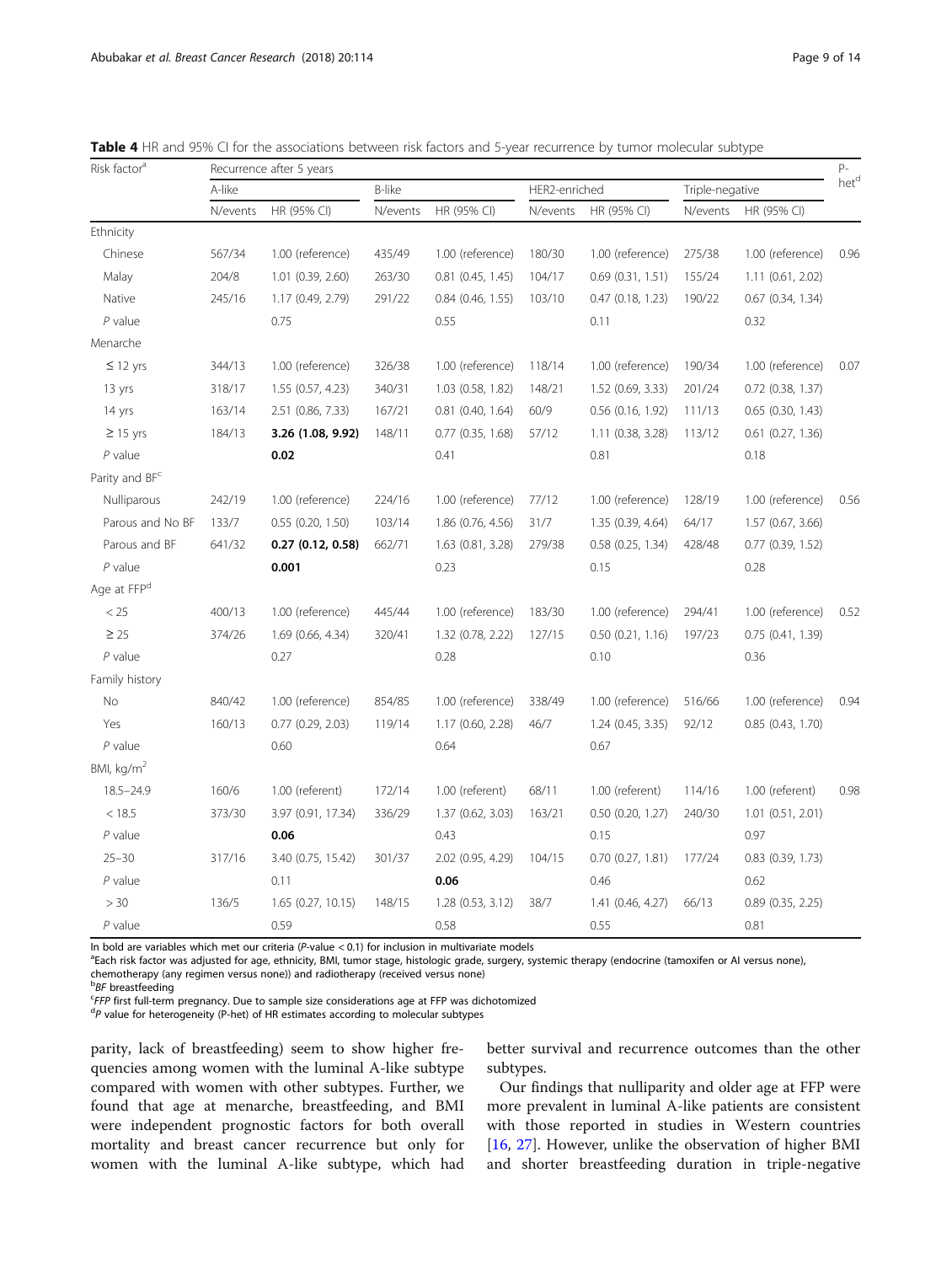<span id="page-9-0"></span>

patients among Western, especially African American, women  $[18, 19, 28, 29]$  $[18, 19, 28, 29]$  $[18, 19, 28, 29]$  $[18, 19, 28, 29]$  $[18, 19, 28, 29]$  $[18, 19, 28, 29]$  $[18, 19, 28, 29]$  $[18, 19, 28, 29]$  $[18, 19, 28, 29]$ , we found lower frequencies of obesity and breastfeeding among HR<sup>−</sup> (HER2-enriched and triple-negative) than luminal A-like tumors, which may be reflective of population/ethnic differences. In line with this hypothesis, a previous study conducted in South Korea [\[30\]](#page-12-0) also showed a higher frequency of breastfeeding among women with luminal B or HER2-enriched than those with luminal A disease. In another study involving 730 Mexican women with breast cancer, Martinez and colleagues [\[31](#page-12-0)] reported the prevalence of breastfeeding to be higher among women with triple-negative than luminal A tumors. Similarly, results from a multiethnic study showed an inverse association between triple-negative tumors and breastfeeding in White, Hispanic and African American but, notably, not in Asian women, for whom breastfeeding for > 2 months was associated with an 86% increased likelihood of triple-negative tumors [[32\]](#page-12-0).

The prevalence of obesity is still much lower in most Asian populations compared with other race/ethnicity groups. In contrast to the reduced breast cancer risk associated with higher BMI among premenopausal Western women, obesity is associated with increased risk for both premenopausal and postmenopausal Asian women [[33](#page-12-0)–[35](#page-12-0)]. The heterogeneity of obesity by tumor subtype among Asian cases remains unclear. Results from both our study and the South Korean study [\[30](#page-12-0)] suggest that obesity was less frequent among patients with HER2-enriched tumors. In combination with our finding that women with the HER2-enriched subtype were more likely to be parous and to have breastfed than women with the luminal A-like subtype, our data suggest that these factors (parity, breastfeeding, and low BMI) may not protect against HER2-enriched breast cancers. The decreasing prevalence of these factors associated with the adoption of westernized lifestyles may, therefore, not affect the incidence of this subtype, which is known to be more prevalent among Asian women [\[36](#page-12-0), [37](#page-13-0)]. More research to understand the risk factors associated with the HER2-enriched subtype is warranted.

Most epidemiological studies considering the prognostic significance of age at menarche in breast cancer have treated the disease as a homogeneous entity, and results from these studies are largely conflicting  $[1-3, 8, 38]$  $[1-3, 8, 38]$  $[1-3, 8, 38]$  $[1-3, 8, 38]$  $[1-3, 8, 38]$  $[1-3, 8, 38]$  $[1-3, 8, 38]$  $[1-3, 8, 38]$  $[1-3, 8, 38]$ . We found that older age at menarche was associated with worse prognosis but only among women with the luminal A-like subtype. This finding is consistent with results from a previous study of women in East Asia [[20\]](#page-12-0) that also evaluated relationships between risk factors and survival according to subtypes. It is unclear why late menarche and younger age at FFP lead to worse survival outcomes in women with the luminal A-like subtype since they are well known protective factors in terms of breast cancer risk. One possibility is that because early menarche and late age at FFP increase breast cancer risk through prolonged and sustained exposure of the mammary epithelium to the mitogenic effects of reproductive hormones [[39,](#page-13-0) [40\]](#page-13-0), these factors predispose more strongly to  $HR^+$  tumors which have better prognosis than HR<sup>−</sup> tumors [\[18](#page-12-0), [41\]](#page-13-0). Although this association was confined to the luminal A-like subtype, which, by definition, is HR<sup>+</sup>, expression of hormone receptors in tumors occurs in a spectrum. Whereas some tumors have very high expression levels, others have lower levels despite crossing the threshold for consideration as HR<sup>+</sup>. Due to differences in cumulative lifetime exposure to endogenous estrogens, luminal A-like tumors occurring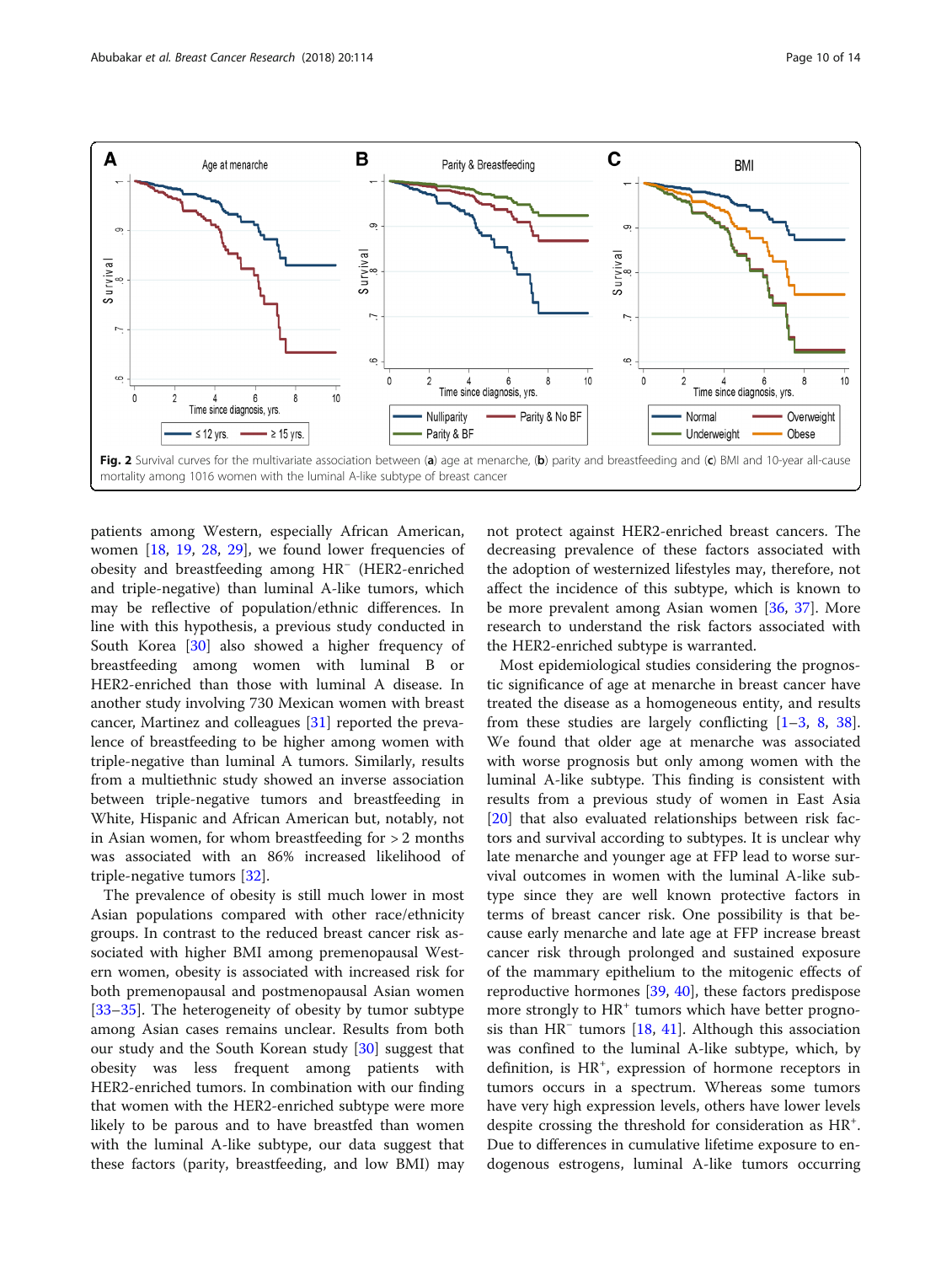| Risk factor                 | 10-year all-cause mortality |                       | 5-year recurrence |                          |  |
|-----------------------------|-----------------------------|-----------------------|-------------------|--------------------------|--|
|                             | N/events                    | $HR1$ (95% CI)        | N/events          | HR <sup>a</sup> (95% CI) |  |
| Ethnicity                   |                             |                       |                   |                          |  |
| Chinese                     | 539/38                      | 1.00 (reference)      | 399/21            | 1.00 (reference)         |  |
| Malay                       | 194/16                      | 1.14 (0.59, 2.20)     | 154/7             | $0.81$ $(0.29, 2.27)$    |  |
| Native                      | 235/17                      | 0.87(0.41, 1.85)      | 190/11            | $0.90$ $(0.35, 2.29)$    |  |
| $P$ value                   |                             | 0.95                  |                   | 0.74                     |  |
| Menarche                    |                             |                       |                   |                          |  |
| $\leq$ 12 yrs               | 338/13                      | 1.00 (reference)      | 260/8             | 1.00 (reference)         |  |
| 13 yrs                      | 302/25                      | 1.45 (0.70, 3.01)     | 235/13            | 1.69 (0.59, 4.81)        |  |
| 14 yrs                      | 156/10                      | 1.23 (0.52, 2.92)     | 119/8             | 2.64 (0.87, 7.99)        |  |
| $\geq$ 15 yrs               | 172/23                      | 2.28 (1.05, 4.95)     | 129/10            | 3.52 (1.10, 11.23)       |  |
| $P$ value                   |                             | 0.06                  |                   | 0.02                     |  |
| Parity and BF <sup>b</sup>  |                             |                       |                   |                          |  |
| Nulliparous                 | 229/23                      | 1.00 (reference)      | 180/15            | 1.00 (reference)         |  |
| Parous and No BF            | 127/9                       | 0.61 (0.26, 1.42)     | 87/5              | $0.53$ (0.17. 1.59)      |  |
| Parous and BF               | 612/39                      | $0.48$ $(0.27, 0.85)$ | 476/19            | 0.28(0.13, 0.64)         |  |
| $P$ value                   |                             | 0.01                  |                   | 0.002                    |  |
| Age at FFP <sup>c</sup>     |                             |                       |                   |                          |  |
| $< 21$ yrs                  | 111/9                       | 1.00 (reference)      | 85/4              | 1.00 (reference)         |  |
| $21 - 24.9$ yrs             | 276/14                      | 0.85(0.31, 2.31)      | 220/4             | $0.40$ $(0.06, 2.28)$    |  |
| $25 - 30$ yrs               | 262/22                      | $0.71$ $(0.27, 1.82)$ | 201/17            | 1.26 (0.30, 5.22)        |  |
| $> 30$ yrs                  | 95/4                        | 0.20(0.04, 0.90)      | 73/1              | $0.26$ (0.02, 3.09)      |  |
| $P$ value                   |                             | 0.06                  |                   | 0.95                     |  |
| Family history              |                             |                       |                   |                          |  |
| No                          | 804/53                      | 1.00 (reference)      | 629/31            | 1.00 (referent)          |  |
| Yes                         | 155/17                      | 1.68(0.91, 3.10)      | 122/7             | $0.75$ (0.28, 2.02)      |  |
| $P$ value                   |                             | 0.10                  |                   | 0.57                     |  |
| <b>BMI</b>                  |                             |                       |                   |                          |  |
| 18.5-24.9 kg/m <sup>2</sup> | 160/6                       | 1.00 (reference)      | 117/2             | 1.00 (reference)         |  |
| $<$ 18.5 kg/m <sup>2</sup>  | 365/37                      | 3.46 (1.21, 9.89)     | 285/22            | 4.31 (0.94, 19.83)       |  |
| $P$ value                   |                             | 0.02                  |                   | 0.06                     |  |
| 25-29.9 kg/m <sup>2</sup>   | 310/21                      | 3.14 (1.04, 9.50)     | 235/12            | 4.74 (1.00, 22.64)       |  |
| $P$ value                   |                             | 0.04                  |                   | 0.05                     |  |
| $\geq$ 30 kg/m <sup>2</sup> | 133/7                       | 1.38 (0.39, 4.86)     | 106/3             | 2.16 (0.34, 13.78)       |  |
| $P$ value                   |                             | 0.61                  |                   | 0.41                     |  |

<span id="page-10-0"></span>Table 5 Multivariate HR and 95% CI for the association between breast cancer risk factors and 10-year all-cause mortality and 5-year recurrence among women with luminal A-like subtype breast cancer

In bold are statistically significant estimates ( $P$  value < 0.05)

<sup>a</sup>HR was mutually adjusted for ethnicity, menarche, parity and breastfeeding, age at FFP, family history, BMI, age, TNM stage, histologic grade, surgery, systemic therapy (endocrine (tamoxifen or AI versus none), chemotherapy (any regimen vs and radiotherapy (received versus none)

*BF* breastfeeding<br>FEER first full torm

**EFFP** first full-term pregnancy

among women with late menarche may have lower levels of hormone receptor expression, hence worse survival/ recurrence outcomes, than those occurring among women with early menarche. Indeed, this is consistent with the finding by Song et al. that longer duration of

endogenous estrogen exposure was associated with better survival [[30\]](#page-12-0). On the other hand, late menarche and early age at FFP may be indicative of lower socioeconomic status (SES) which, in turn, may be reflective of less exposure to "westernized" environments/lifestyles.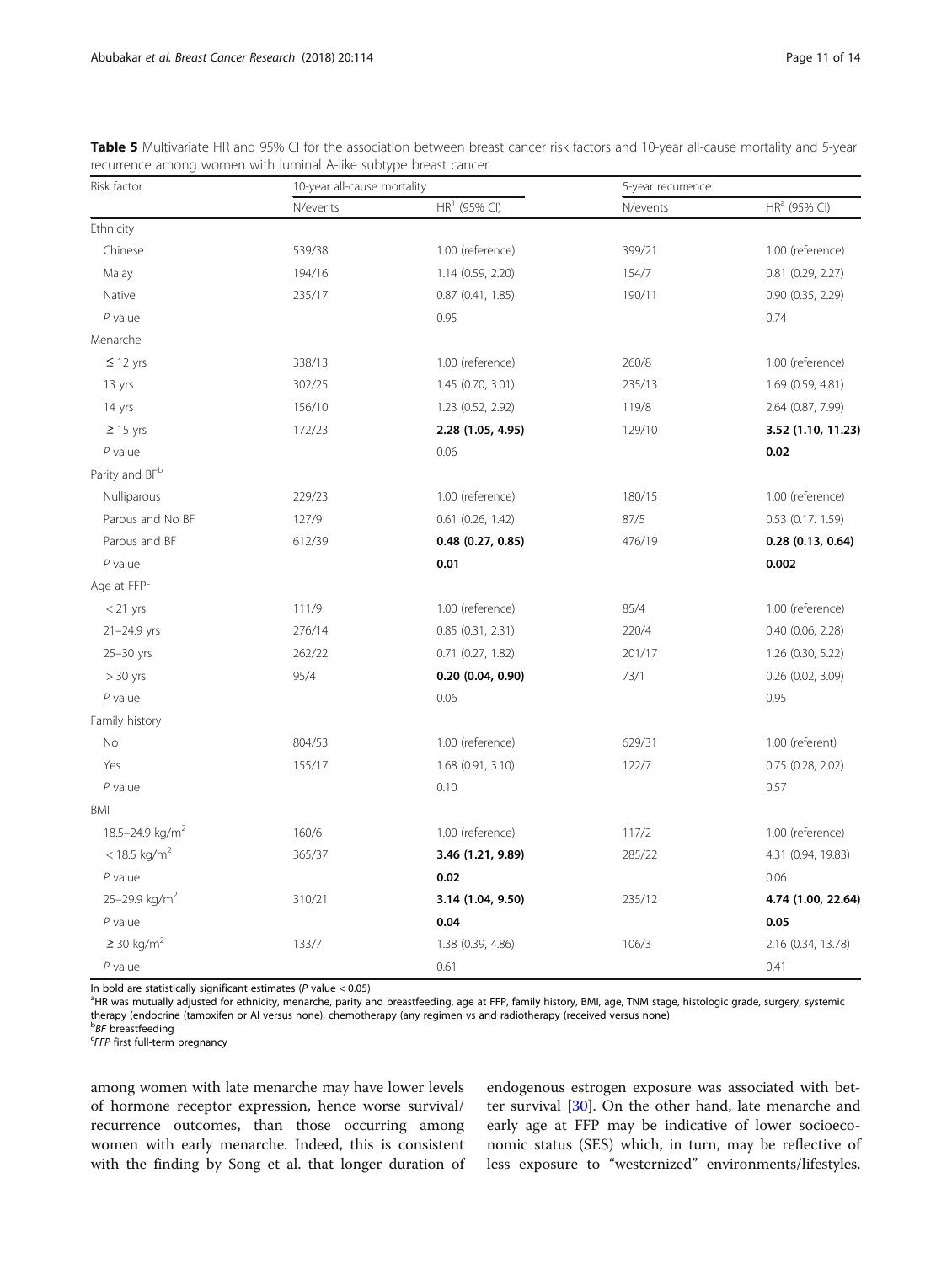Nonetheless, adjustment of known surrogates for SES did not change the associations between these factors and survival. That late age at menarche and early age at FFP were not associated with survival/recurrence in the other subtypes may be due to the masking effect of other more aggressive tumor features, which are inherent in these subtypes.

Our findings of breastfeeding being associated with better outcomes are generally consistent with previous reports [[2,](#page-12-0) [12,](#page-12-0) [42\]](#page-13-0). A distinctive feature of luminal A-like tumors defined in our analysis is the low levels of proliferation, indicated by low histologic grade. Findings from one previous study showed that the protective effect of breastfeeding on breast cancer mortality was stronger for tumors with low expression of proliferation genes [[21\]](#page-12-0). In our study, breastfeeding was associated with a preponderance of lobular carcinoma and small size tumors, both of which are highly correlated with low levels of proliferation [\[43](#page-13-0)–[45](#page-13-0)].

Results from several studies, summarized in two comprehensive reviews and meta-analyses [\[46](#page-13-0), [47](#page-13-0)], are supportive of the prognostic value of BMI in breast cancer. The association between BMI and survival after breast cancer is thought to be U-shaped [\[47](#page-13-0)–[49\]](#page-13-0), with underweight and overweight/obese women more likely to suffer worse survival outcomes than their normal weight counterparts. In our study, being underweight and overweight, but not obese, were suggestively associated with worse prognosis, but this might be due to the low frequency of obesity in this population (13%). Compared with overweight/obesity, the effect of underweight in breast cancer survival is less well-studied. Overall, our finding of an association between underweight and worse survival outcomes in breast cancer is in line with those of several other studies involving Asian populations [[49](#page-13-0)–[52](#page-13-0)]. Whilst insulin resistance, chronic inflammation, and altered adipokine and cytokine production have been proposed to underlie the obesity-cancer link [[53\]](#page-13-0), the precise mechanisms underpinning the relationship between underweight BMI and disease progression are not well understood. Chronic, pre-diagnostic, malnutrition may contribute to weight loss in cancer patients and may independently influence outcomes in the disease. However, when we examined the impact of indicators of socioeconomic deprivation, as surrogates for chronic malnutrition, our estimates remained unchanged.

Strengths of this study include: a population-based breast cancer case series in an understudied Asian population and the collection of detailed questionnaire information, which allowed us to account for various confounding variables including sociodemographic factors. Several limitations of this study should be noted. First, we did not include controls in our study and

therefore our case-case comparisons could not be translated into relative risk estimates. Second, relatively small sample sizes for some of the subtypes may have affected our power to detect significant associations. Third, data on the specific cause of death were not available and, therefore, we only evaluated risk factors in relation to all-cause, but not breast cancer-specific, mortality even though some of the risk factors, such as BMI, are important predictors of death from other causes [\[54](#page-13-0)]. Nonetheless, the consistency of our results for all-cause mortality and for breast cancer recurrence indicate that these factors may contribute to breast cancer-specific mortality in a similar manner.

# Conclusions

In conclusion, our data indicate that risk factors for breast cancer are differentially associated with tumor subtypes and exert subtype-specific influence on survival/recurrence from the disease. Specifically, we observed that menarche after the age of 15 years, FFP after 30 years, underweight or overweight BMI, and breastfeeding practices were associated with survival/recurrence only among women with luminal A-like tumors. These findings are supportive of the prognostic value of reproductive and lifestyle-related factors in tumors with biologically favorable profiles, and could have implications for clinical counseling and for the development of subtype-specific prognostic tools. Future prospective studies are needed to delineate the role of lifestyle modification, especially changes in BMI, in improving clinical outcomes for women with luminal A-like breast cancer.

#### Abbreviations

ACM: All-cause mortality; BMI: Body mass index; CI: Confidence interval; ER: Estrogen receptor; FFP: First full-term pregnancy; HER2: Human epidermal growth factor receptor 2; HR: Hazard ratio; IHC: Immunohistochemical; KM: Kaplan-Meier; LR: Likelihood ratio; OR: Odds ratio; PR: Progesterone receptor

#### Acknowledgements

The authors acknowledge Julie Buckland and Jane Demuth at Information Management Systems for data management support.

## Funding

This research was supported by the Intramural Research Program of the National Institutes of Health, National Cancer Institute, Division of Cancer Epidemiology and Genetics.

## Availability of data and materials

The datasets used and analyzed for the current study will be available from the corresponding author upon reasonable request.

## Authors' contributions

MA, HS, and XRY conceived the study design and analytical concept. MA performed statistical analyses and drafted the manuscript. HS, RMP, and XRY contributed to the interpretation of results and the critical revision of the manuscript. DBCR and TST contributed to the acquisition of patient information and pathology data. JG helped with data management. All authors participated in the revision of the manuscript and approved the final manuscript.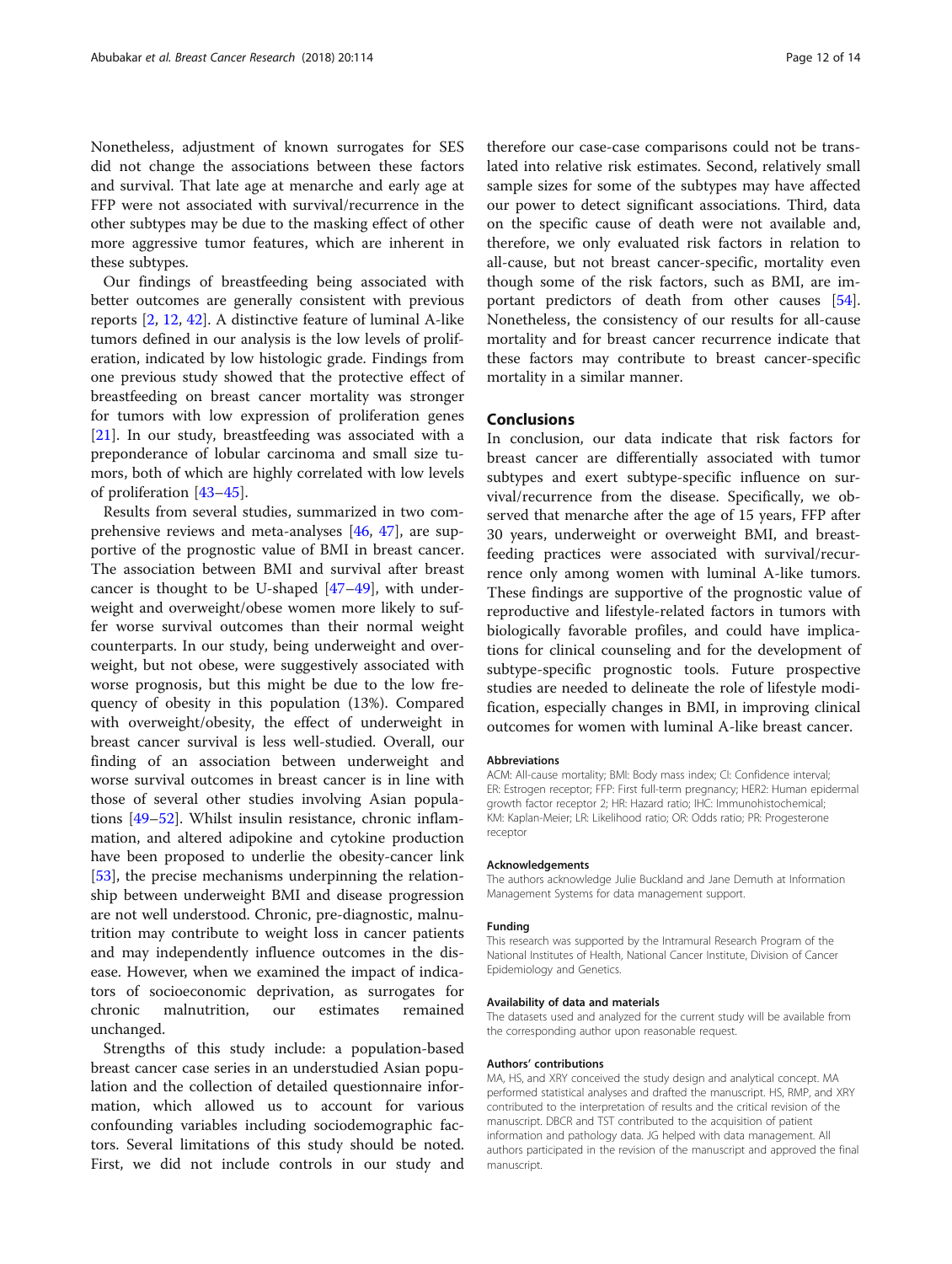## <span id="page-12-0"></span>Ethics approval and consent to participate

All study participants provided written informed consent and the project was approved by the Ethics Committee of the National Institutes of Health, Malaysia. The study was also exempted from review by the Office of Human Subject Research Protections at the National Institutes of Health since NIH investigators do not have the access to the personal identifying information.

#### Consent for publication

Not applicable.

## Competing interests

The authors declare that they have no competing interests.

## Publisher's Note

Springer Nature remains neutral with regard to jurisdictional claims in published maps and institutional affiliations.

#### Author details

<sup>1</sup>Integrative Tumor Epidemiology Branch, Division of Cancer Epidemiology and Genetics, National Cancer Institute (NCI), National Institutes of Health, 9609 Medical Center Drive, Rockville, MD 20850, USA. <sup>2</sup>Surveillance and Health Services Research, American Cancer Society, 250 Williams Street NW, Atlanta, GA 30303, USA. <sup>3</sup>Department of Radiotherapy, Oncology and Palliative Care, Sarawak General Hospital, Kuching, Sarawak, Malaysia. 4 Division of Cancer Control & Population Sciences, National Cancer Institute, National Institutes of Health, Rockville, MD, USA.

## Received: 6 April 2018 Accepted: 31 July 2018 Published online: 18 September 2018

## References

- 1. Caleffi M, Fentiman IS, Birkhead BG. Factors at presentation influencing the prognosis in breast cancer. Eur J Cancer Clin Oncol. 1989;25(1):51–6.
- 2. Trivers KF, Gammon MD, Abrahamson PE, Lund MJ, Flagg EW, Kaufman JS, et al. Association between reproductive factors and breast cancer survival in younger women. Breast Cancer Res Treat. 2007;103(1):93–102.
- 3. Orgéas CC, Hall P, Rosenberg LU, Czene K. The influence of menstrual risk factors on tumor characteristics and survival in postmenopausal breast cancer. Breast Cancer Res. 2008;10(6):R107.
- 4. Schouten LJ, Hupperets PS, Jager JJ, Volovics L, Wils JA, Verbeek AL, et al. Prognostic significance of etiological risk factors in early breast cancer. Breast Cancer Res Treat. 1997;43(3):217–23.
- 5. Kroman N, Wohlfahrt J, West Andersen K, Mouridsen HT, Westergaard T, Melbye M. Parity, age at first childbirth and the prognosis of primary breast cancer. Br J Cancer. 1998;78(11):1529–33.
- 6. Papatestas AE, Mulvihill M, Josi C, Ioannovich J, Lesnick G, Aufses AH. Parity and prognosis in breast cancer. Cancer. 1980;45(1):191–4.
- 7. Green A, Beral V, Moser K. Mortality in women in relation to their childbearing history. Br Med J. 1988;297(6645):391–5.
- 8. Korzeniowski S, Dyba T. Reproductive history and prognosis in patients with operable breast cancer. Cancer. 1994;74(5):1591–4.
- 9. Black MM, Hankey BF, Barclay THC. Parity as a prognostic factor in young breast Cancer Patients2. J Natl Cancer Inst. 1983;70(1):27–30.
- 10. Mohle-Boetani JC, Grosser S, Whittemore AS, Malec M, Kampert JB, Paffenbarger RS. Body size, reproductive factors, and breast cancer survival. Prev Med. 1988;17(5):634–42.
- 11. Olson SH, Zauber AG, Tang J, Harlap S. Relation of time since last birth and parity to survival of young women with breast Cancer. Epidemiology. 1998; 9(6):669–71.
- 12. Phillips K-A, Milne RL, Friedlander ML, Jenkins MA, McCredie MRE, Giles GG, et al. Prognosis of premenopausal breast Cancer and childbirth prior to diagnosis. J Clin Oncol. 2004;22(4):699–705.
- 13. Parker JS, Mullins M, Cheang MC, Leung S, Voduc D, Vickery T, et al. Supervised risk predictor of breast cancer based on intrinsic subtypes. J Clin Oncol. 2009;27(8):1160–7.
- 14. Goldhirsch A, Winer EP, Coates AS, Gelber RD, Piccart-Gebhart M, Thürlimann B, et al. Personalizing the treatment of women with early breast cancer: highlights of the St Gallen International Expert Consensus on the Primary Therapy of Early Breast Cancer 2013. Ann Oncol. 2013;24(9):2206–23.
- 15. Senkus E, Kyriakides S, Penault-Llorca F, Poortmans P, Thompson A, Zackrisson S, et al. Primary breast cancer: ESMO clinical practice

guidelines for diagnosis, treatment and follow-up. Ann Oncol. 2013; 24(6):vi7–vi23.

- 16. Millikan RC, Newman B, Tse C-K, Moorman PG, Conway K, Smith LV, et al. Epidemiology of basal-like breast cancer. Breast Cancer Res Treat. 2008; 109(1):123–39.
- 17. Jatoi I, Anderson WF. Qualitative age interactions in breast cancer studies: a mini-review. Future Oncol. 2010;6(11):1781–8.
- 18. Yang XR, Chang-Claude J, Goode EL, Couch FJ, Nevanlinna H, Milne RL, et al. Associations of breast cancer risk factors with tumor subtypes: a pooled analysis from the breast Cancer association consortium studies. J Natl Cancer Inst. 2011;103(3):250–63.
- 19. Anderson WF, Pfeiffer RM, Wohlfahrt J, Ejlertsen B, Jensen M-B, Kroman N. Associations of parity-related reproductive histories with ER± and HER2± receptor-specific breast cancer aetiology. Int J Epidemiol. 2017;46(1):373.
- 20. Song N, Choi J-Y, Sung H, Jeon S, Chung S, Song M, et al. Tumor subtypespecific associations of hormone-related reproductive factors on breast Cancer survival. PLoS One. 2015;10(4):e0123994.
- 21. Kwan ML, Bernard PS, Kroenke CH, Factor RE, Habel LA, Weltzien EK, et al. Breastfeeding, PAM50 Tumor Subtype, and Breast Cancer Prognosis and Survival. J Natl Cancer Inst. 2015;107(7):djv087–djv.
- 22. Cespedes Feliciano EM, Kwan ML, Kushi LH, Chen WY, Weltzien EK, Castillo AL, et al. Body mass index, PAM50 subtype, recurrence, and survival among patients with nonmetastatic breast cancer. Cancer. 2017;123(13):2535–42.
- 23. Yang XR, Devi BCR, Sung H, Guida J, Mucaki EJ, Xiao Y, et al. Prevalence and spectrum of germline rare variants in BRCA1/2 and PALB2 among breast cancer cases in Sarawak, Malaysia. Breast Cancer Res Treat. 2017;165(3):687–97.
- 24. Devi CRB, Tang TS, Corbex M. Incidence and risk factors for breast cancer subtypes in three distinct south-east Asian ethnic groups: Chinese, Malay and natives of Sarawak, Malaysia. Int J Cancer. 2012;131(12):2869–77.
- 25. Tamimi RM, Colditz GA, Hazra A, Baer HJ, Hankinson SE, Rosner B, et al. Traditional breast cancer risk factors in relation to molecular subtypes of breast cancer. Breast Cancer Res Treat. 2012;131(1):159–67.
- 26. Mustapha A, Jenny C-C, Raza AH, Nilanjan C, Penny C, Frances D, et al. Etiology of hormone receptor positive breast cancer differs by levels of histologic grade and proliferation. Int J Cancer. 2018;143(4):746–57.
- 27. Anderson KN, Schwab RB, Martinez ME. Reproductive risk factors and breast cancer subtypes: a review of the literature. Breast Cancer Res Treat. 2014; 144(1):1–10.
- 28. Chen L, Li CI, Tang M-TC, Porter P, Hill DA, Wiggins CL, et al. Reproductive factors and risk of luminal, HER2-overexpressing, and triple-negative breast Cancer among multiethnic women. Cancer epidemiology biomarkers &amp. Prevention. 2016;25(9):1297–304.
- 29. Kwan ML, Kushi LH, Weltzien E, Maring B, Kutner SE, Fulton RS, et al. Epidemiology of breast cancer subtypes in two prospective cohort studies of breast cancer survivors. Breast Cancer Res. 2009;11(3):1–13.
- 30. Song N, Choi J-Y, Sung H, Chung S, Song M, Park SK, et al. Heterogeneity of epidemiological factors by breast tumor subtypes in Korean women: a case–case study. Int J Cancer. 2014;135(3):669–81.
- 31. Martinez ME, Wertheim BC, Natarajan L, Schwab R, Bondy ML, Daneri-Navarro A, et al. Reproductive factors, heterogeneity, and breast tumor subtypes in women of Mexican descent. Cancer Epidemiol Biomarkers Prev. 2013;22(10):1853–61.
- 32. Shinde SS, Forman MR, Kuerer HM, Yan K, Peintinger F, Hunt KK, et al. Higher parity and shorter breastfeeding duration. Cancer. 2010;116(21): 4933–43.
- 33. Wada K, Nagata C, Tamakoshi A, Matsuo K, Oze I, Wakai K, et al. Body mass index and breast cancer risk in Japan: a pooled analysis of eight populationbased cohort studies. Ann Oncol. 2014;25(2):519–24.
- 34. Bandera EV, Maskarinec G, Romieu I, John EM. Racial and ethnic disparities in the impact of obesity on breast Cancer risk and survival: a global perspective. Adv Nutr. 2015;6(6):803–19.
- 35. Amadou A, Ferrari P, Muwonge R, Moskal A, Biessy C, Romieu I, et al. Overweight, obesity and risk of premenopausal breast cancer according to ethnicity: a systematic review and dose-response meta-analysis. Obes Rev. 2013;14(8):665–78.
- 36. Clarke CA, Keegan THM, Yang J, Press DJ, Kurian AW, Patel AH, et al. Agespecific incidence of breast Cancer subtypes: understanding the black– white crossover. J Natl Cancer Inst. 2012;104(14):1094–101.